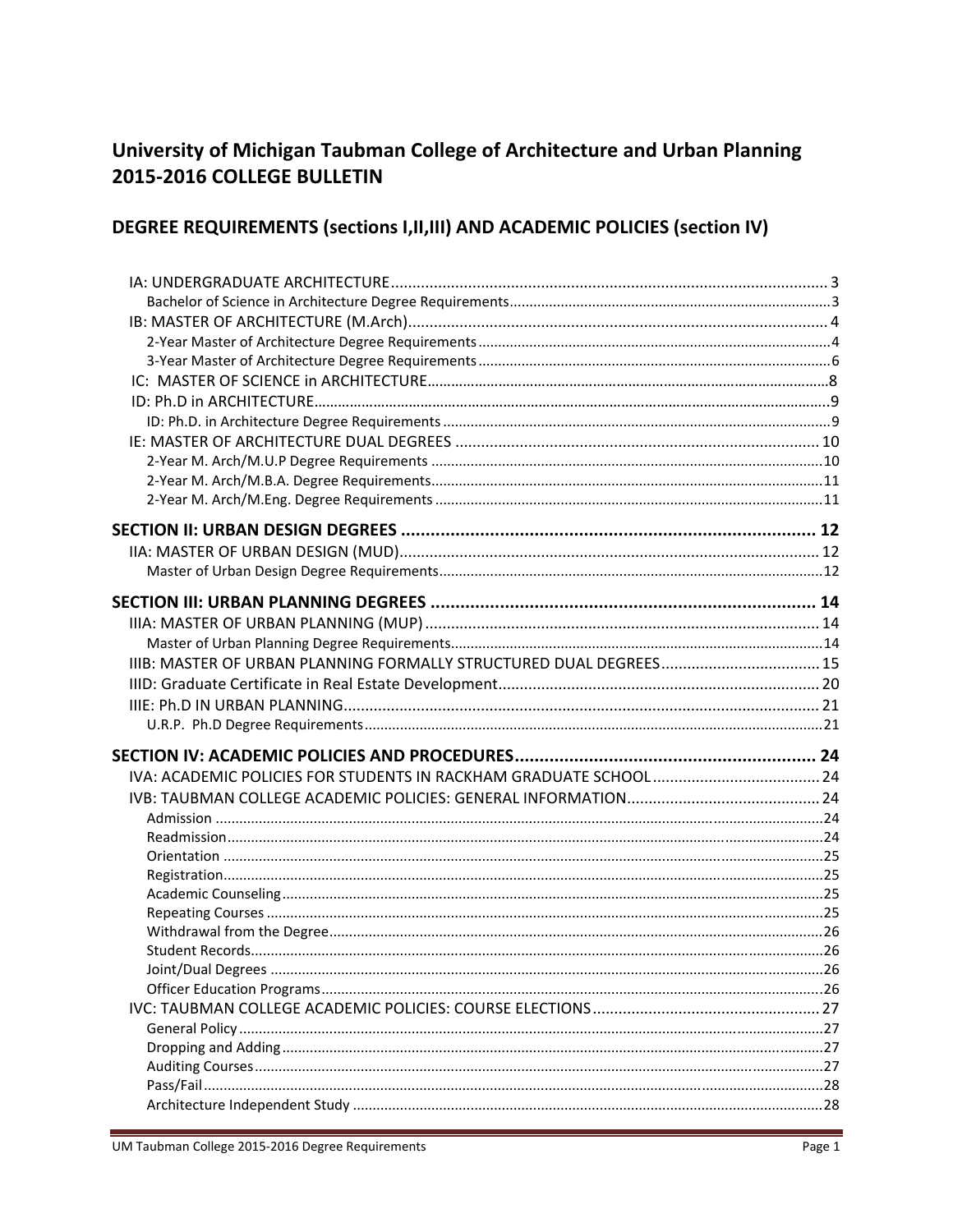| IVF: TAUBMAN COLLEGE ACADEMIC POLICIES: GRADUATE ARCHITECTURE HONORS 31 |  |
|-------------------------------------------------------------------------|--|
|                                                                         |  |
|                                                                         |  |
|                                                                         |  |
|                                                                         |  |
|                                                                         |  |
|                                                                         |  |
|                                                                         |  |
|                                                                         |  |
|                                                                         |  |
|                                                                         |  |

Students must adhere to the degree requirements from the year they entered Taubman College. The University of Michigan reserves the right to change, without notice, any statements in the College Bulletin concerning, but not limited to, degree requirements, curricula, courses, faculty, academic policies and rules. If course or curriculum changes take place after you commence your program, we will make every effort to implement the changes in your best interest.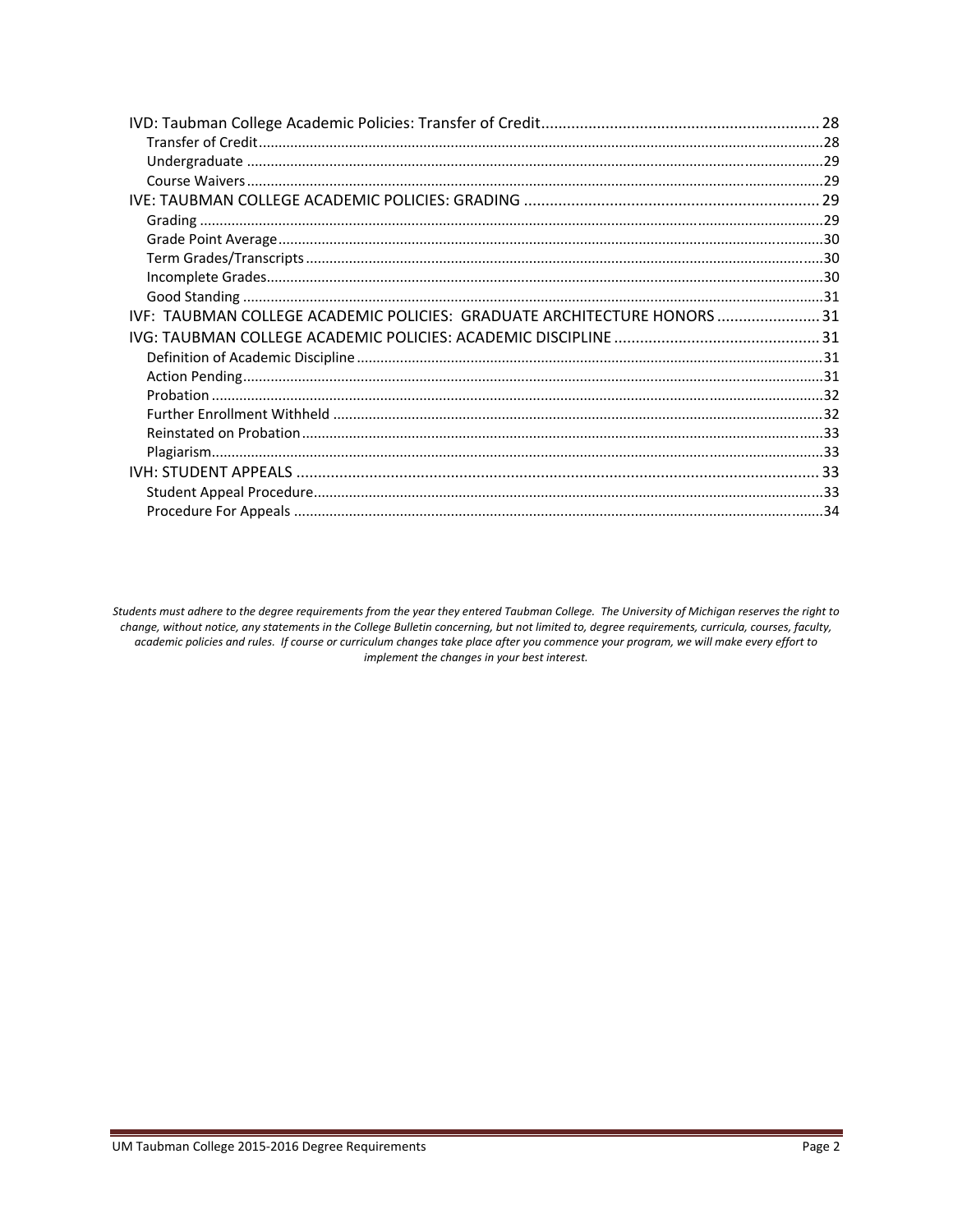#### SECTION I: ARCHITECTURE DEGREES

# **IA: UNDERGRADUATE ARCHITECTURE**

#### **Bachelor of Science in Architecture Degree Requirements**

In order to qualify for the Bachelor of Science degree, a student must meet the following requirements:

- 1. Complete a minimum of 125 credit hours, of which a minimum of 50 credit hours, including a minimum of 46 credit hours in architecture courses, must be earned while the student is enrolled in Taubman College
- 2. Complete all required courses and distribution requirements specified for the freshman and sophomore years and all required architecture courses specified for the junior and senior years, as listed under "Sample Schedule."
- 3. For courses taken within the University of Michigan you must earn a passing grade (D or better) in each required architecture course, in each required pre‐professional course (art, English, mathematics, and physics), and in each course used to fulfill liberal arts distribution requirements (digital drawing, humanities, natural sciences, and social sciences). For courses taken at another institution a student must receive a C or better to have the course transferred into the University of Michigan Taubman College of Architecture and Urban Planning.
- 4. Earn a minimum cumulative grade point average of 2.0 (C) for all required architecture courses.
- 5. Earn a minimum cumulative grade point average of 2.0 (C) for all courses taken while enrolled in the college.

All students expecting to receive the B.S. degree are required to apply to graduate on Wolverine Access. This should be done at least three months in advance of the expected date of graduation. Students who meet this deadline will have their names published in the Commencement Program. Faculty advisors and administrators can assist students in planning their course schedules, but the student is ultimately responsible for meeting all program and degree requirements. If degree requirements are not completed for the commencement period to which the student has applied on Wolverine Access, a student must apply again on Wolverine Access to be considered for graduation at a subsequent commencement date.

#### **Bachelor of Science in Architecture Core Courses**

| 6                                        |  |
|------------------------------------------|--|
| $\frac{1}{\sqrt{1-\frac{1}{2}}}\qquad 6$ |  |
| $\overline{6}$                           |  |
| $6\overline{6}$                          |  |
| $\overline{\mathbf{3}}$                  |  |
|                                          |  |
|                                          |  |
|                                          |  |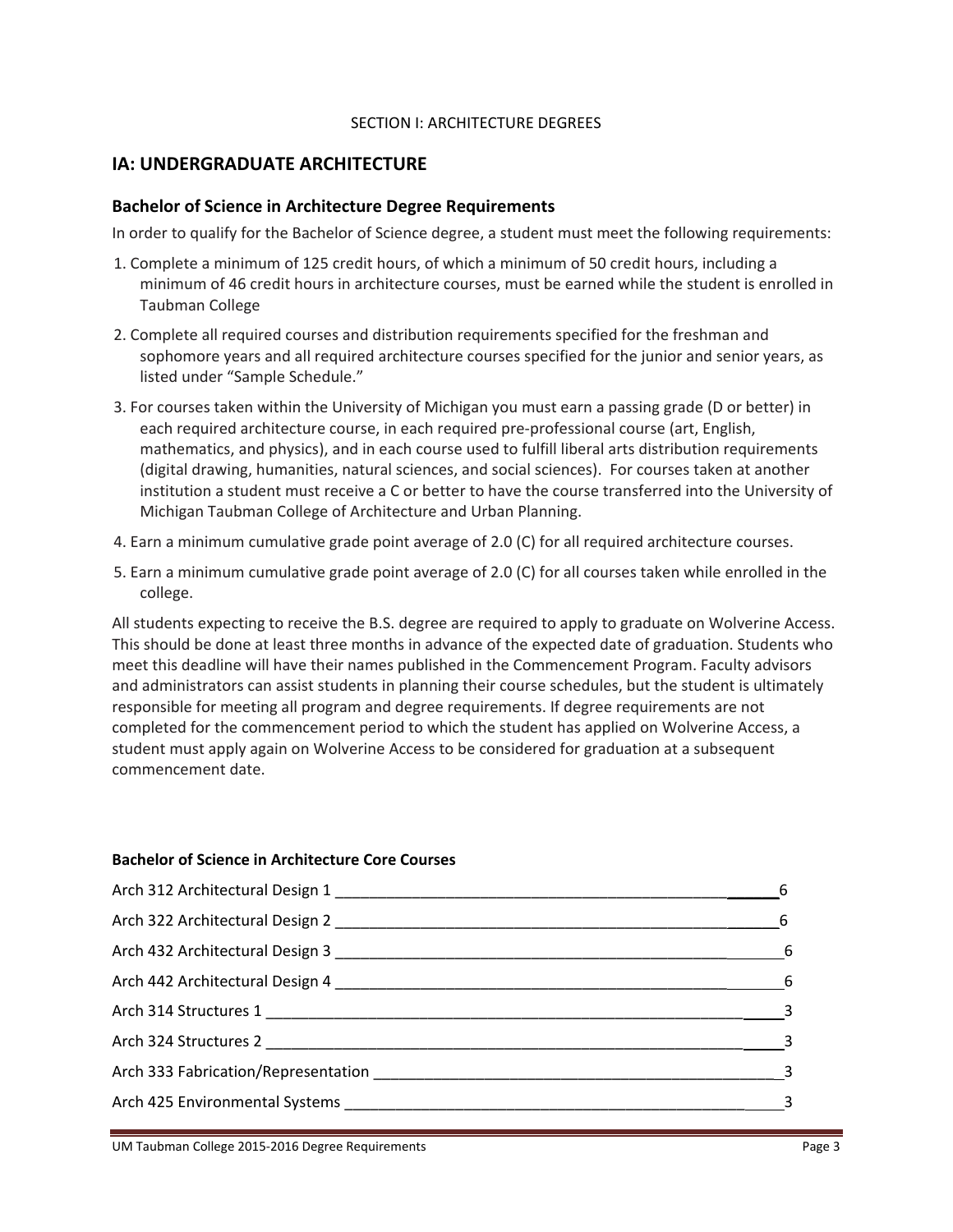| $\sim$ 3                   |
|----------------------------|
|                            |
| $\sim$ 3                   |
| $\overline{1}$             |
| $\sim$ 3                   |
|                            |
| $\overline{\phantom{a}}$ 3 |

\*If these courses were not taken prior to entering the degree they must be completed during your studies in the Architecture Program.

# **IB: MASTER OF ARCHITECTURE (M.Arch)**

# **2‐Year Master of Architecture Degree Requirements**

Students must earn 60 credit hours and satisfactorily complete the required courses before a degree is granted. No transfer credit is accepted for graduate level coursework from other institutions.

Specifically, a student must complete:

- Four courses (24 credit hours) of architectural design (Arch 552, Arch 562, Arch 662, Arch 672).
- Seven courses (21 credit hours) of specific required architecture courses (Arch 515 Sustainable Systems, Arch 516—Architectural Representation, Arch 527 – Integrative Systems, Arch 537 – Fabrication, Arch 572—Architectural Theory and Criticism, Arch 583—Professional Practice, and Arch 660—Thesis Development Seminar)
- Three courses (9 credit hours) of 500/600 level elective architecture courses
- Two courses (6 credit hours) of either elective architecture courses or non‐architecture cognate courses ordinarily at the graduate level.

#### **Important Notes about M.Arch Degree Requirements:**

- It is strongly recommended that all required courses be taken in the terms suggested in the 2-Year M.Arch. sample schedule online. Class sizes are limited and those students taking a required course out of the suggested sequence may find that space in some required courses is not available in the preferred term.
- Arch 583, Professional Practice is offered both fall and winter terms. Students can select when they would like to take this course depending on space available.
- No more than six hours of Tutorial Studies (Arch 593 and Arch 600) can be counted toward the 60hour minimum.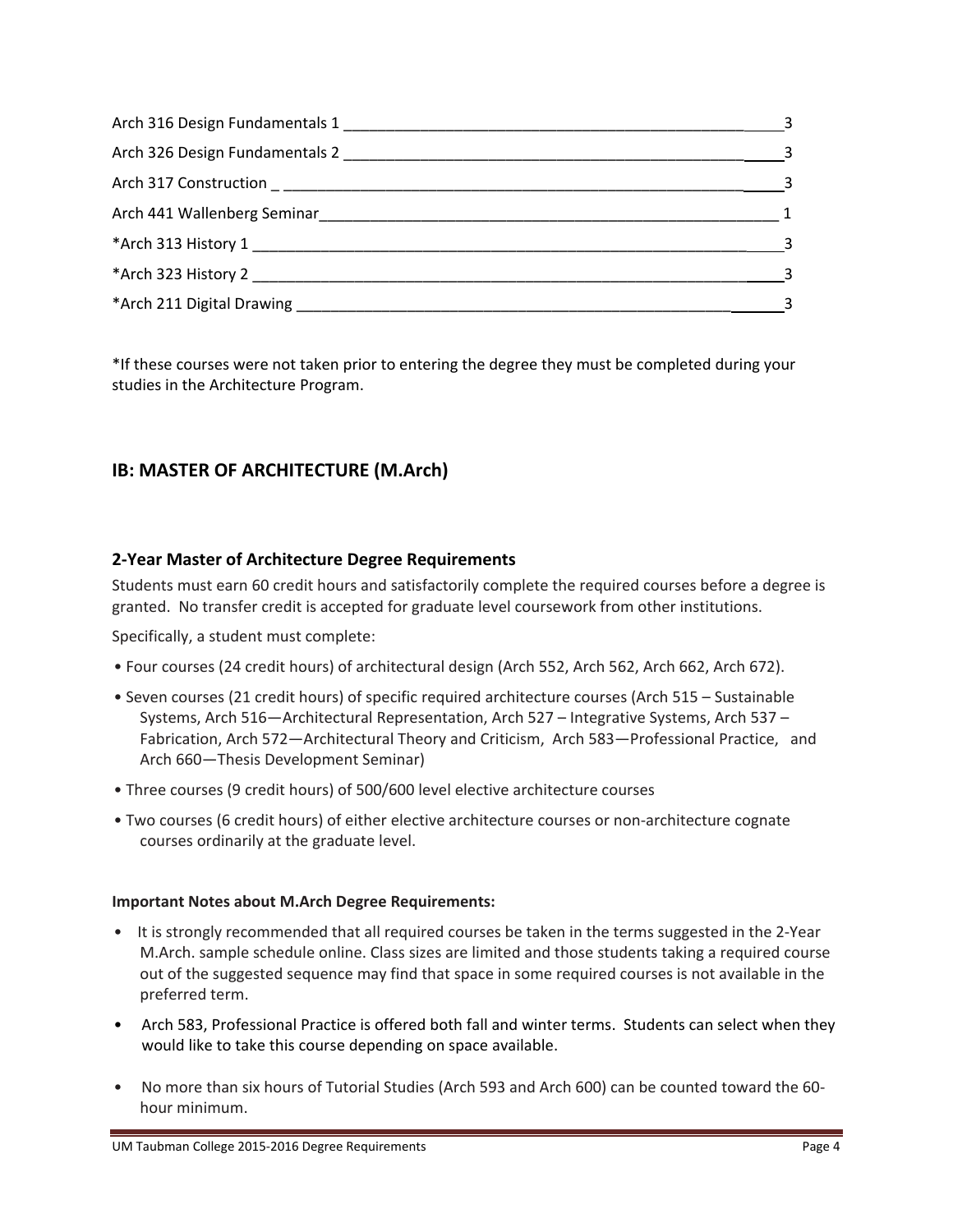- Students who enter the first year of the 2-Year option may not elect required undergraduate architecture courses for credit.
- The one credit hour courses, Arch 993 Teaching Methods for GSIs, and Arch 690 Architectural Curriculum Practical Training, cannot be counted towards graduation requirements.
- ELI 530 does not count toward the required 60 credit hours.
- A student must complete the 60 credit hours required for the M.Arch. degree with a cumulative GPA of 3.0 or above and with a grade of C- or better in each required architecture course.

The student's faculty advisor must approve all course elections, including electives and 500/600 level architecture courses, on a program planning form. The program planning form is placed on file with the college registrar and is used to finalize degree requirements at the time of graduation. In addition, all students expecting to receive the Master of Architecture Degree are required to apply to graduate on Wolverine Access. This should be done at least three months in advance of the expected date of graduation. Students who meet this deadline will have their names published in the commencement program. Faculty advisors and administrators can assist a student in planning course schedules, but the student is ultimately responsible for meeting all program and degree requirements. If degree requirements are not completed for the commencement period to which the diploma application has been filed, a student must complete a new diploma application to be considered for graduation at a subsequent commencement date.

#### **2 Year Core Courses**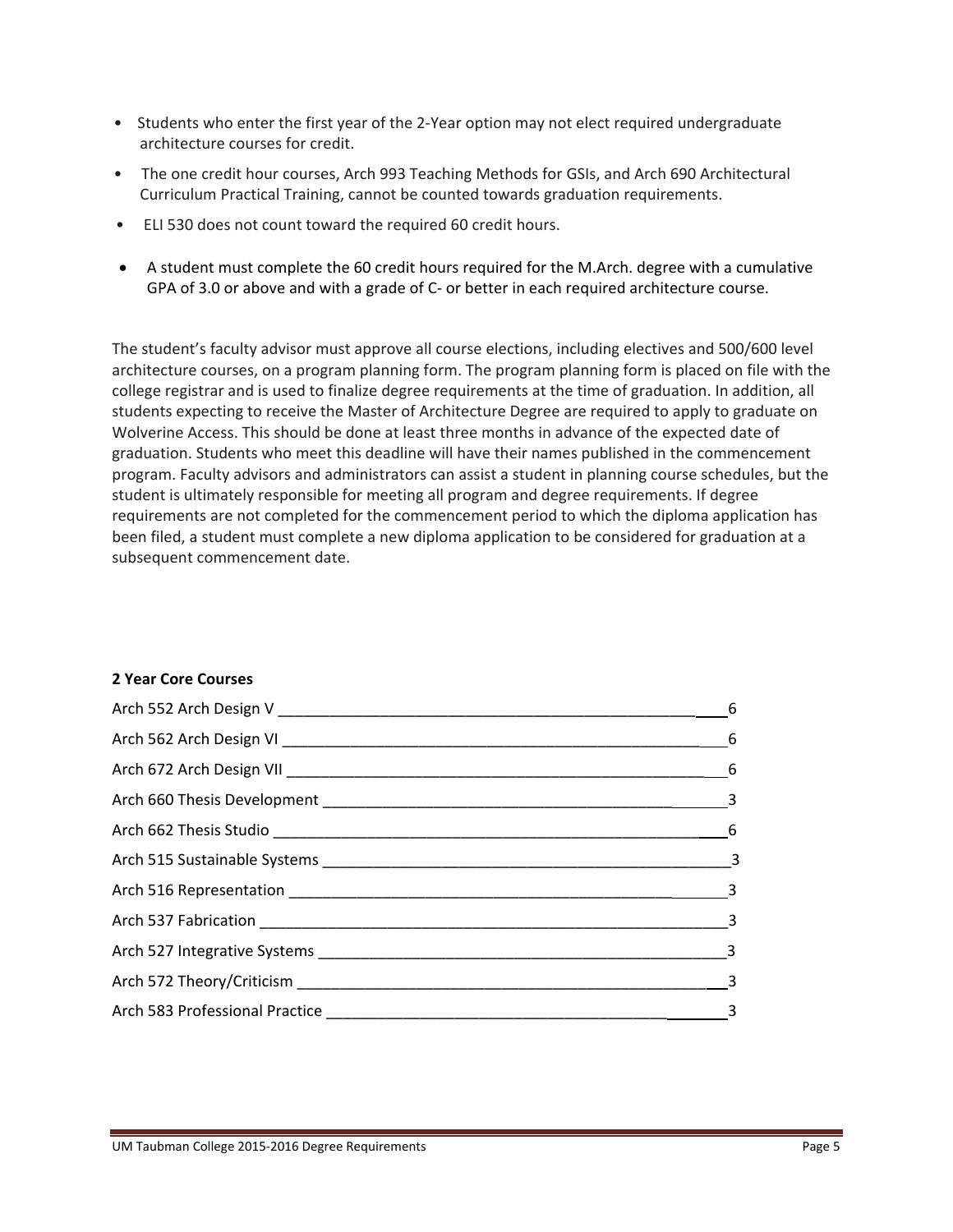# **3‐Year Master of Architecture Degree Requirements**

In order to qualify for the 3‐Year option Master of Architecture degree, a student must complete a minimum of 105 credit hours while enrolled in Taubman College, in addition to satisfactorily completing the two pre‐requisite courses: Calculus 1 and Physics 1 (lecture and lab). No transfer credit is accepted for graduate level coursework from other institutions.

Specifically a student must complete:

- Seven courses (42 credit hours) of Architectural Design (Arch 402, Arch 412, Arch 422, Arch 552, Arch 562, Arch 662, Arch 672).
- Seven courses (21 credit hours) of specific required architecture courses (Arch 515 Sustainable Systems, Arch 516—Architectural Representation, Arch 527 – Integrative Systems, Arch 537 – Fabrication, Arch 572—Architectural Theory and Criticism, Arch 583—Professional Practice, and Arch 660—Thesis Development Seminar)
- Two courses (6 credit hours) in History of Architecture (Arch 413 and an Arch History Elective course)
- One course (3 credit hours) Environmental Systems, (Arch 425)
- Two courses (6 credit hours) in Structures, (Arch 314 and Arch 324).
- One course (3 credit hours) in Design Fundamentals, (Arch 416).
- One course (3 credit hours) in Construction (Arch 417).
- Five courses (15 credit hours) selected from 500/600 level architecture electives.
- Two courses (6 credit hours) selected from architecture or non-architecture cognate courses ordinarily at the graduate level.

#### **Notes:**

- Students should make every effort to take all required courses in the terms suggested in the sample schedule. Class sizes are limited and space may not be available in the preferred term for students taking required courses out of the recommended sequence.
- Arch 583, Professional Practice is offered both fall and winter terms. Students can select when they would like to take this course depending on space available.
- No more than six hours of tutorial studies (Arch 593, Arch 600) can be counted toward the 105-hour minimum
- The student must earn a cumulative GPA of 3.0 or above, with a grade of C- or better in each required architecture course
- All required 300- and 400-level architecture courses and a digital drawing course should be completed by the end of the first year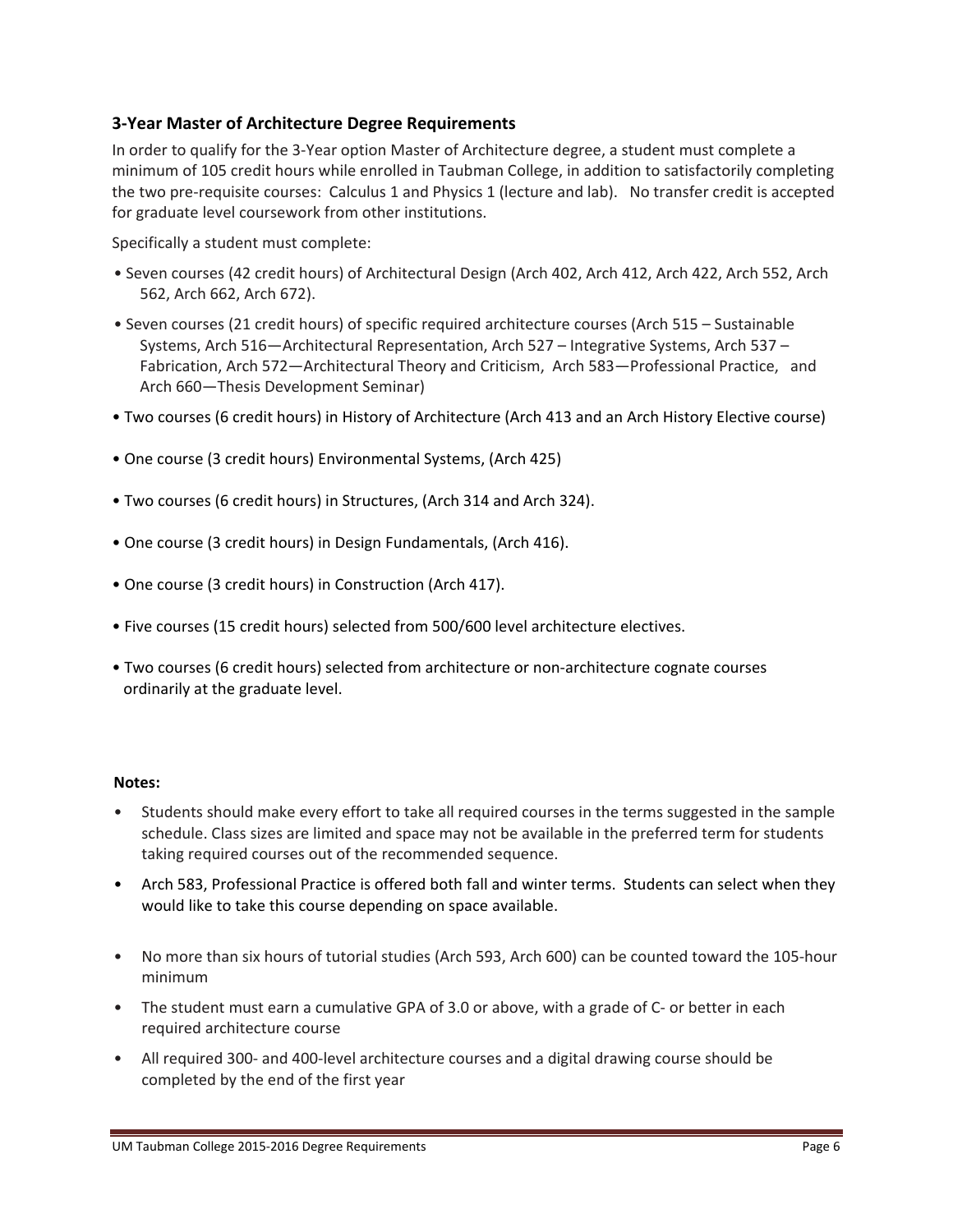• All course elections must be approved by the student's faculty advisor on a 3-Year program planning form. Policies regarding the diploma application and graduation honors are the same as those for other graduate students

#### **3G Core Courses**

| 6 |
|---|
| 6 |
| 6 |
| 6 |
| 6 |
| 6 |
|   |
| 6 |
|   |
|   |
|   |
|   |
|   |
|   |
|   |
|   |
|   |
|   |
|   |

#### **IC: Master of Science in Architecture Degree Requirements**

#### **Master of Science in Architecture; Concentration: Conservation**

Completion of a minimum of 36 credit hours with a GPA of 3.0 (B) or better. Specifically a student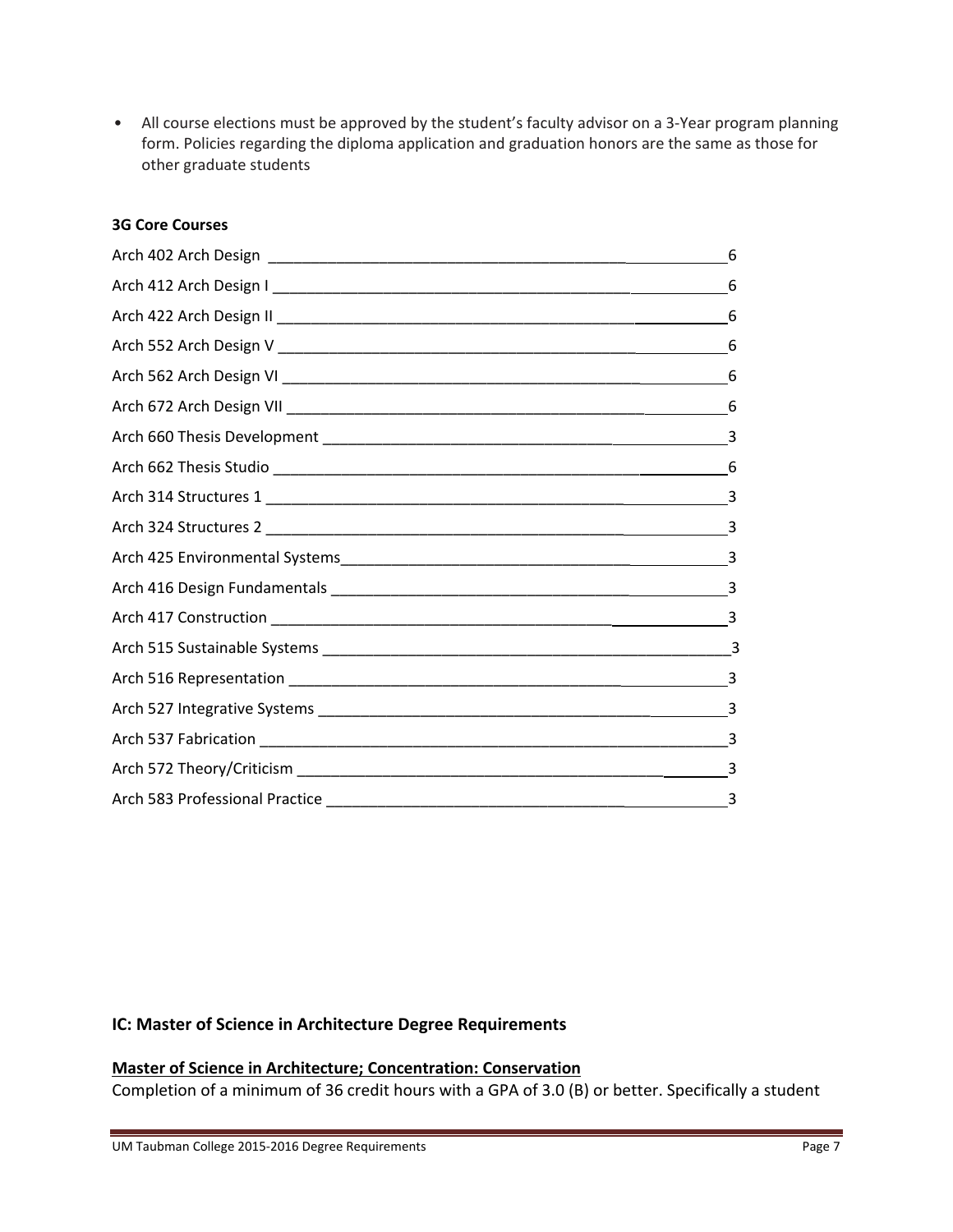must complete the following in good standing (grade of 'B' or better), NFC (not for credit) or undergrad courses do not count toward the 36 credit hour requirement: Core Requirements:

- One course (3 credit hours) in MS Proseminar (Arch 714);
- One course (3 credit hours) in MS Concentration Theory (Arch 716);
- Two courses (6 credit hours) in MS Concentration Core A & B (Arch 717 / 553);
- One course (6 credit hours) in MS Practicum (Arch 700, Section 003);
- One course (6 credit hours) in MS Capstone (Arch 739, Section 003);
- Four courses (12 credit hours) of Open electives two courses of which must be cognates (defined by Rackham Graduate School as graduate‐level courses in a discipline or area different from the student's field of study).

# **Master of Science in Architecture; Concentration: Material Systems**

Completion of a minimum of 36 credit hours with a GPA of 3.0 (B) or better. Specifically a student must complete the following in good standing (grade of 'B' or better), NFC (not for credit) or undergrad courses do not count toward the 36 credit hour requirement:

Core Requirements:

- One course (3 credit hours) in MS Proseminar (Arch 714);
- One course (3 credit hours) in MS Concentration Theory (Arch 706);
- Two courses (6 credit hours) in MS Concentration Core A & B (Arch 707 / 708);
- One course (6 credit hours) in MS Practicum (Arch 700, Section 002);
- One course (6 credit hours) in MS Capstone (Arch 739, Section 002);
- Four courses (12 credit hours) of Open electives two courses of which must be cognates (defined by Rackham Graduate School as graduate‐level courses in a discipline or area different from the student's field of study).

# **Master of Science in Architecture; Concentration: Digitial Technologies**

Completion of a minimum of 36 credit hours with a GPA of 3.0 (B) or better. Specifically a student must complete the following in good standing (grade of 'B' or better), NFC (not for credit) or undergrad courses do not count toward the 36 credit hour requirement: Core Requirements:

- One course (3 credit hours) in MS Proseminar (Arch 714);
- One course (3 credit hours) in MS Concentration Theory (Arch 701);
- Two courses (6 credit hours) in MS Concentration Core A & B (Arch 702 / 703);
- One course (6 credit hours) in MS Practicum (Arch 700, Section 001);
- One course (6 credit hours) in MS Capstone (Arch 739, Section 001);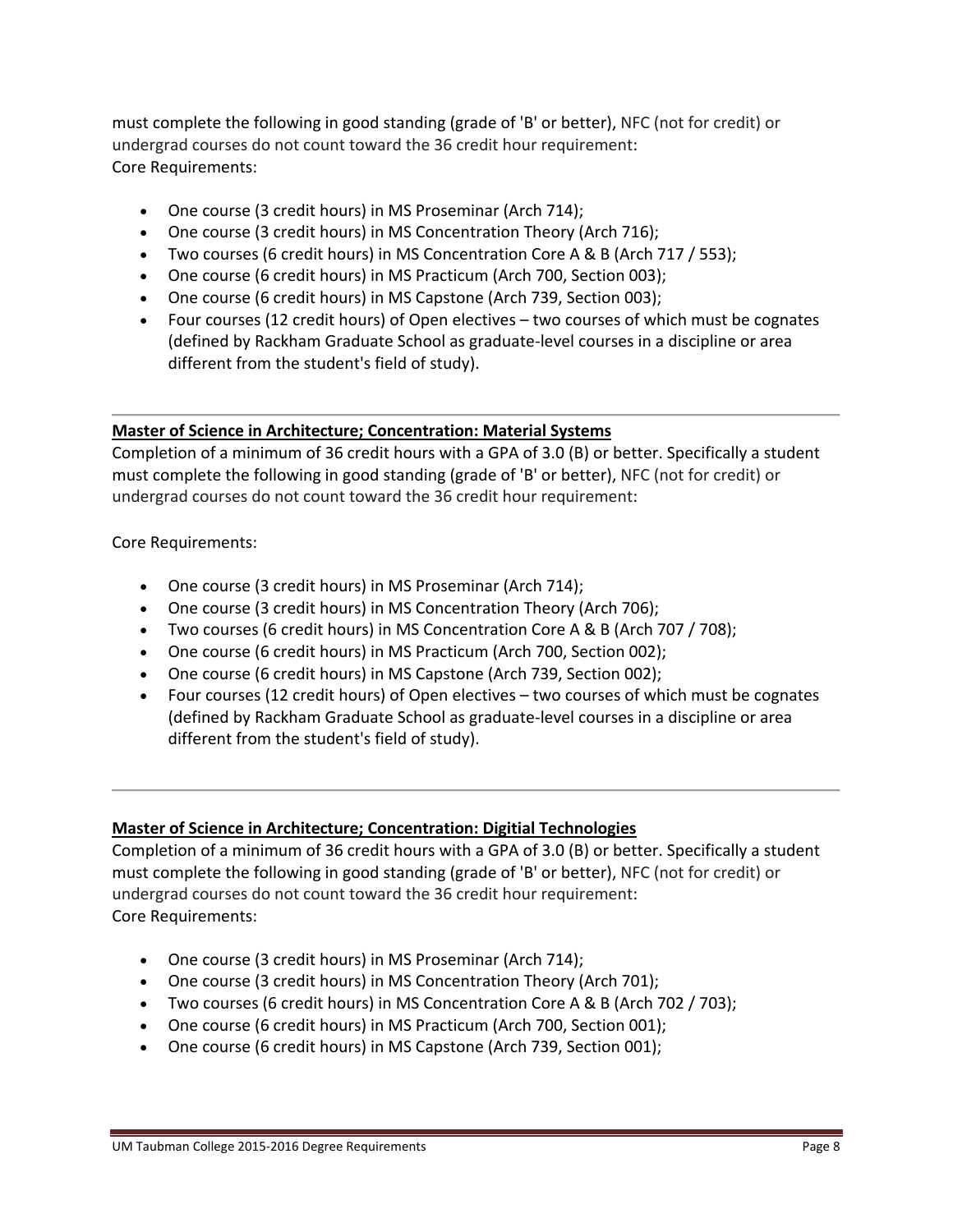Four courses (12 credit hours) of Open electives – two courses of which must be cognates (defined by Rackham Graduate School as graduate‐level courses in a discipline or area different from the student's field of study).

# **Master of Science in Architecture; Concentration: Design and Health**

Completion of a minimum of 36 credit hours with a GPA of 3.0 (B) or better. Specifically a student must complete the following in good standing (grade of 'B' or better), NFC (not for credit) or undergrad courses do not count toward the 36 credit hour requirement: Core Requirements:

- One course (3 credits) in MS Proseminar (Arch 714);
- One course (3 credits) in MS Concentration Theory (Arch 726);
- Two courses (6 credits) in MS Concentration Core A & B (Arch 727/728)
- One course (6 credits) in MS Practicum (Arch 700, Section 004)
- One course (6 credits) in MS Capstone (Arch 739, Section 004)
- Four courses (12 credit hours) of Open electives two courses of which must be cognates (defined by Rackham Graduate School as graduate‐level courses in a discipline or area different from the student's field of study).

# **ID: Ph.D. in Architecture Degree Requirements**

Students who have been offered admission are required to complete a minimum of 40 credit hours of graded course work (including core courses and electives) prior to achieving candidacy. Specifically, students are required to take:

- 1. 13 credit hours of core courses (including 3 credit hours related to the Research Practicum)
- 2. 12 credit hours of letter graded courses in the major specialization area
- 3. 9 credit hours of letter graded courses in the minor specialization area
- 4. 6 credit hours of letter graded elective courses.

All students who anticipate working with quantitative or qualitative data manipulation are required to complete at least 3 credit hours of graded coursework in statistical analyses and/or advanced research methods (beyond the required core course).

Students must complete two consecutive terms of full‐time graduate work in residence beginning in the fall term of their first year so that the core courses may be taken in the required sequence. Students who have been offered special admission will be required to complete additional course work. Rackham requires that graduate‐level cognate courses of four credit hours be satisfactorily completed in a department/program other than the Architecture Program. These courses may be used to satisfy the major or minor requirement and must be approved by the student's major professor. These credit hours are not additional to the 40 required hours. Upon satisfactorily completing all Ph.D. course work, a Ph.D. student is eligible to apply for and be awarded the Master of Science degree.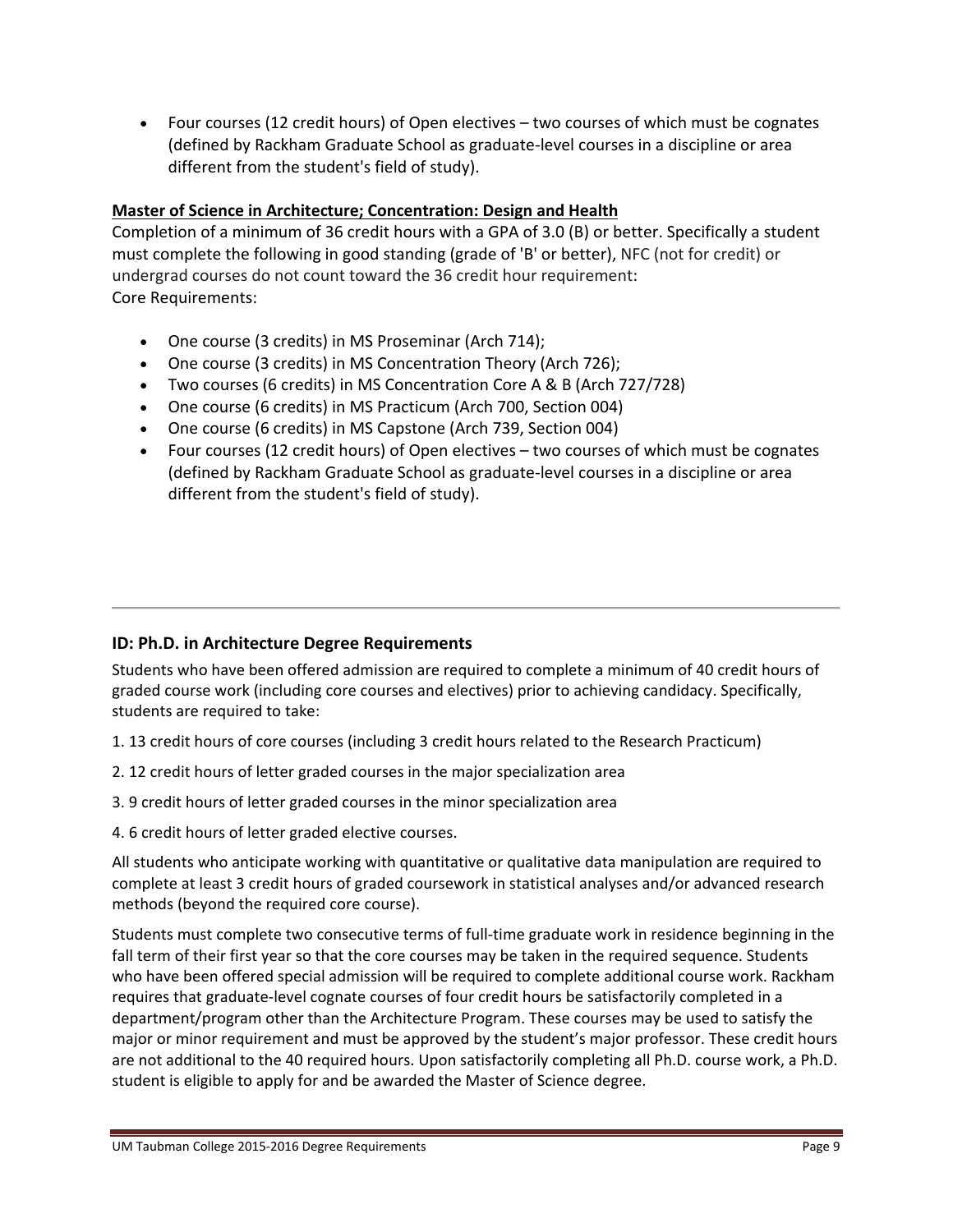#### **Ph.D. In Architecture Core Courses**

The core curriculum for the degree consists of courses in the theoretical foundations of architecture, research methods, and seminars relating to the student's major and/or minor specialization areas. For detailed description of these courses see the Course Descriptions section.

| <b>Course Credit Hours</b>                                                                                                                                        |  |
|-------------------------------------------------------------------------------------------------------------------------------------------------------------------|--|
| Arch 801 Doctoral Colloquium: Ethics and Doctoral Research                                                                                                        |  |
| Arch 812 Theory in Architectural Research<br>(Ph.D. student in the H/T specialization area can replace 812 with an alternative course designated by the H/T area) |  |
| Arch 813 Research Design and Methods in Architecture<br>Section 001-HT<br>Section 002-BT, DS<br>2.                                                                |  |
| Area Seminar (choose one of three options)<br>Arch 823: Architectural History and Theory<br>Arch 824: Design Studies<br>Arch 825: Building Technology             |  |
| Arch 839 Research Practicum                                                                                                                                       |  |
| TOTAL                                                                                                                                                             |  |

With approval from Doctoral Studies a student may elect to take another 3 hour methods course in lieu of Arch 813.

# **IE: MASTER OF ARCHITECTURE DUAL DEGREES**

# **2‐Year M. Arch/M.U.P Degree Requirements**

Students must register in the Taubman College of Architecture and Urban Planning and the Rackham Graduate School. Course elections should be identical in each unit for each semester. The dual M.Arch/M.U.P. degree requires the completion of a minimum of 84 credit hours.

Specifically, a student must complete:

- 1. 45 credit hours of 500/600 level architecture courses, including four courses (24 credit hours) of architectural design (Arch 552, Arch 562, Arch 662, Arch 672,) and four courses (21 credit hours) of specific required architecture courses: (Arch 515 – Sustainable Systems, Arch 516—Architectural Representation, Arch 527 – Integrative Systems, Arch 537 – Fabrication, Arch 572—Architectural Theory and Criticism, Arch 583—Professional Practice, and Arch 660—Thesis Development Seminar)
- 2. 30 credit hours of graduate level urban planning courses, including all "core" course work unless waived by the instructor
- 3. 9 additional cognate/elective courses needed to fulfill the 84 credit hour requirement

In addition, students who lack college‐level economics and statistics must complete acceptable courses in these two degrees. A cumulative GPA of "B" must be earned in each unit and not more than 24 credit hours may be double‐counted toward the two degrees.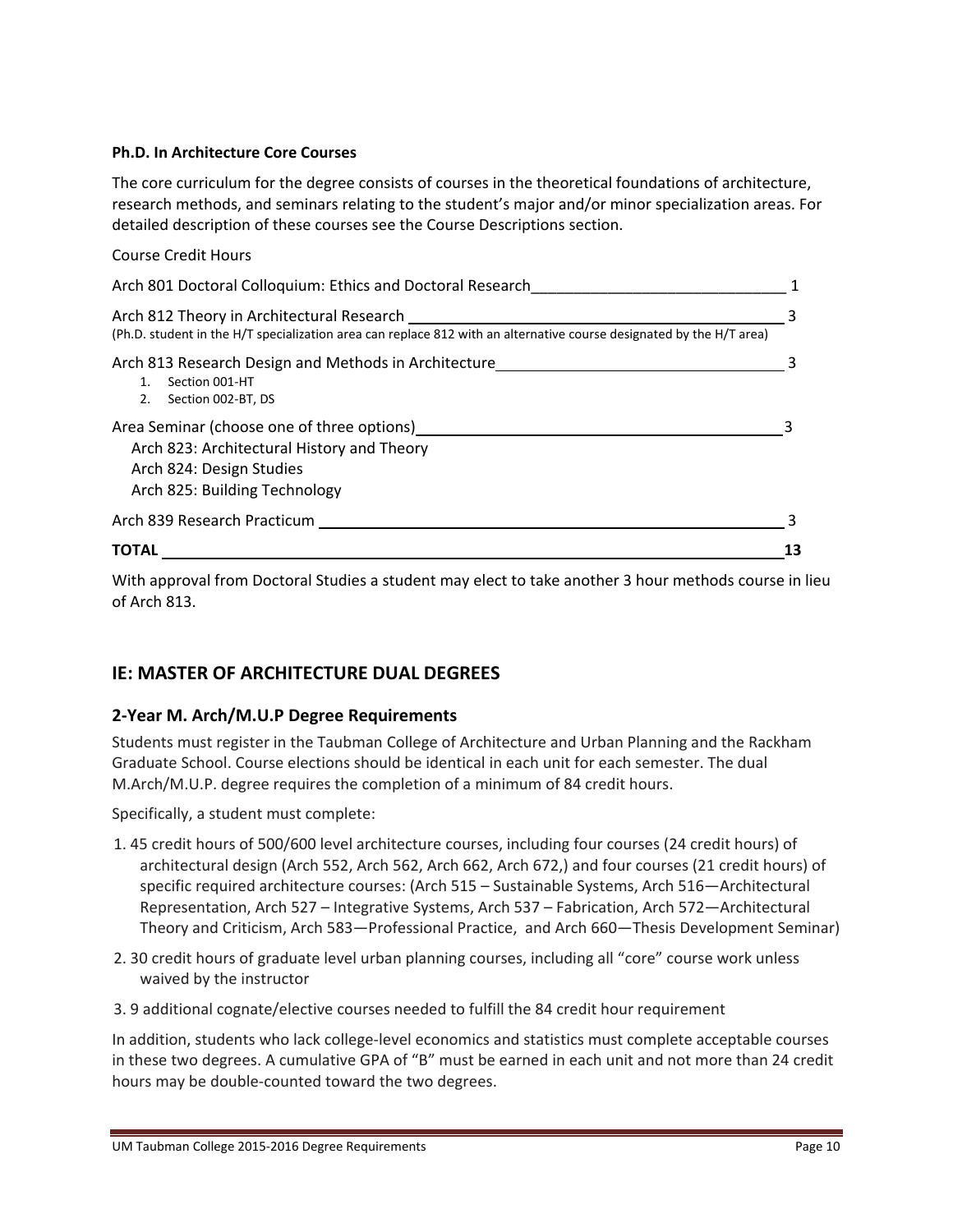Each unit maintains a separate transcript and either degree may be awarded independently, provided the requirements for the single degree have been met. Because enrollment in the dual degree involves two separate units, it becomes the responsibility of the student to follow the academic policies and procedures of each.

# **2‐Year M. Arch/M.B.A. Degree Requirements**

Students in the Joint Degree M.Arch./M.B.A. degree must complete a minimum of 90 credit hours, including a minimum of:

# **60 credit hours in Taubman College (cannot include transfer credit or work experience) including:**

- 24 credit hours of architectural design (Arch 552, Arch 562, Arch 662, Arch 672)
- Seven courses (21 credit hours) of specific required architecture courses (Arch 515 Sustainable Systems, Arch 516—Architectural Representation, Arch 527 – Integrative Systems, Arch 537 – Fabrication, Arch 572—Architectural Theory and Criticism, Arch 583—Professional Practice, and Arch 660—Thesis Development Seminar)
- Three courses (9 credit hours) of 500/600 level elective architecture courses.
- 15 credit hours of transferable electives from the Business School

# **60 credit hours in the Business School, including:**

- 30 credit hour M.B.A. core (no credit is awarded for Business Administration core courses successfully waived; credit must be earned with Business electives
- 15 elective credit hours in Business Administration
- 15 credit hours of transferable electives from Taubman College

# **2‐Year M. Arch/M.Eng. Degree Requirements**

Students must dually register in the A. Alfred Taubman College of Architecture and Urban Planning and the college of Engineering. For any given term, courses being double‐counted should be elected in each unit, while those pertaining only to the M.Arch. degree are elected in Architecture and Urban Planning and those pertaining only to the M.Eng. degree in Engineering. The dual M. Arch./ M.Eng. degree requires the completion of a minimum of 75 credit hours. Specifically, a student must complete:

- 1. Four courses (24 credit hours) of architectural design (Arch 552, Arch 562, Arch 662, Arch 672);
- 2. Seven courses (21 credit hours) of specific required architecture courses (Arch 515 Sustainable Systems, Arch 516—Architectural Representation, Arch 527 – Integrative Systems, Arch 537 – Fabrication, Arch 572—Architectural Theory and Criticism, Arch 583—Professional Practice, and Arch 660—Thesis Development Seminar) 3. Three courses (9 credit hours) selection from 500/600 level Architecture Courses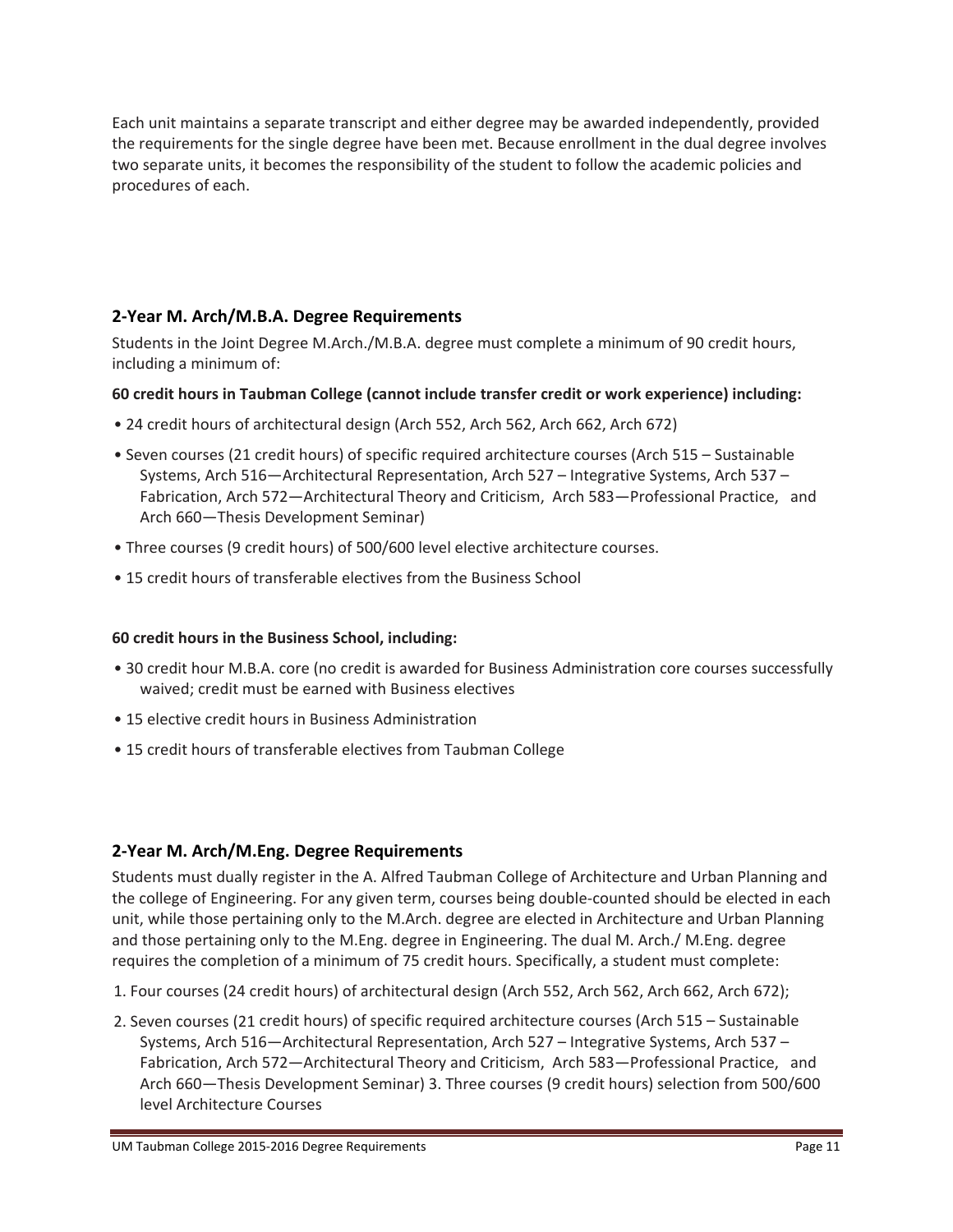- 3. 9 credit hours of construction engineering "core" courses (CEE 531, CEE 532, CEE 536)
- 4. 6 credit hours of graduate‐level construction engineering courses
- 5. 3 credit hours of a construction practice seminar (CEE 530)
- 6. Any additional cognate/elective courses needed to fulfill the 75 credit hours and general requirements of each degree

In addition to the requirements outlined above, students must also complete—by the end of their first year of graduate study—the following courses or approved equivalents: CEE 351 Civil Engineering Materials, CEE 431 Construction Contracting, CEE 432 Construction Engineering, and CEE 445 Engineering Properties of Soils. In order to minimize scheduling problems, students are strongly encouraged to complete these courses prior to entering the dual degree. Note that these four courses, as well as other 300 and 400 level courses, will not be recognized for graduate credit within the 30 credit hours required for the M.Eng. degree.

A cumulative GPA of "B" must be earned in each unit and no more than 15 credit hours may be double‐ counted toward the two degrees. Each unit maintains a separate transcript and either degree may be awarded independently, provided the requirements for the single degree have been met. Because enrollment in the dual degree involves two separate units, it becomes the responsibility of the student to follow the academic policies and procedures of each.

# **SECTION II: URBAN DESIGN DEGREES**

# **IIA: MASTER OF URBAN DESIGN (MUD)**

# **Master of Urban Design Degree Requirements**

The M.U.D. Degree requires 52 academic credits. The degree is 12 months in length consisting of a summer half term (July–August), fall full term (September–December), winter full term (January– April), and spring half term (May–June).

# **Master of Urban Design Core Courses**

| 6                          |
|----------------------------|
| $6\overline{6}$            |
|                            |
| - 9                        |
| $\overline{\phantom{a}}$ 3 |
|                            |
|                            |
| 1.5                        |
| 1.5                        |
|                            |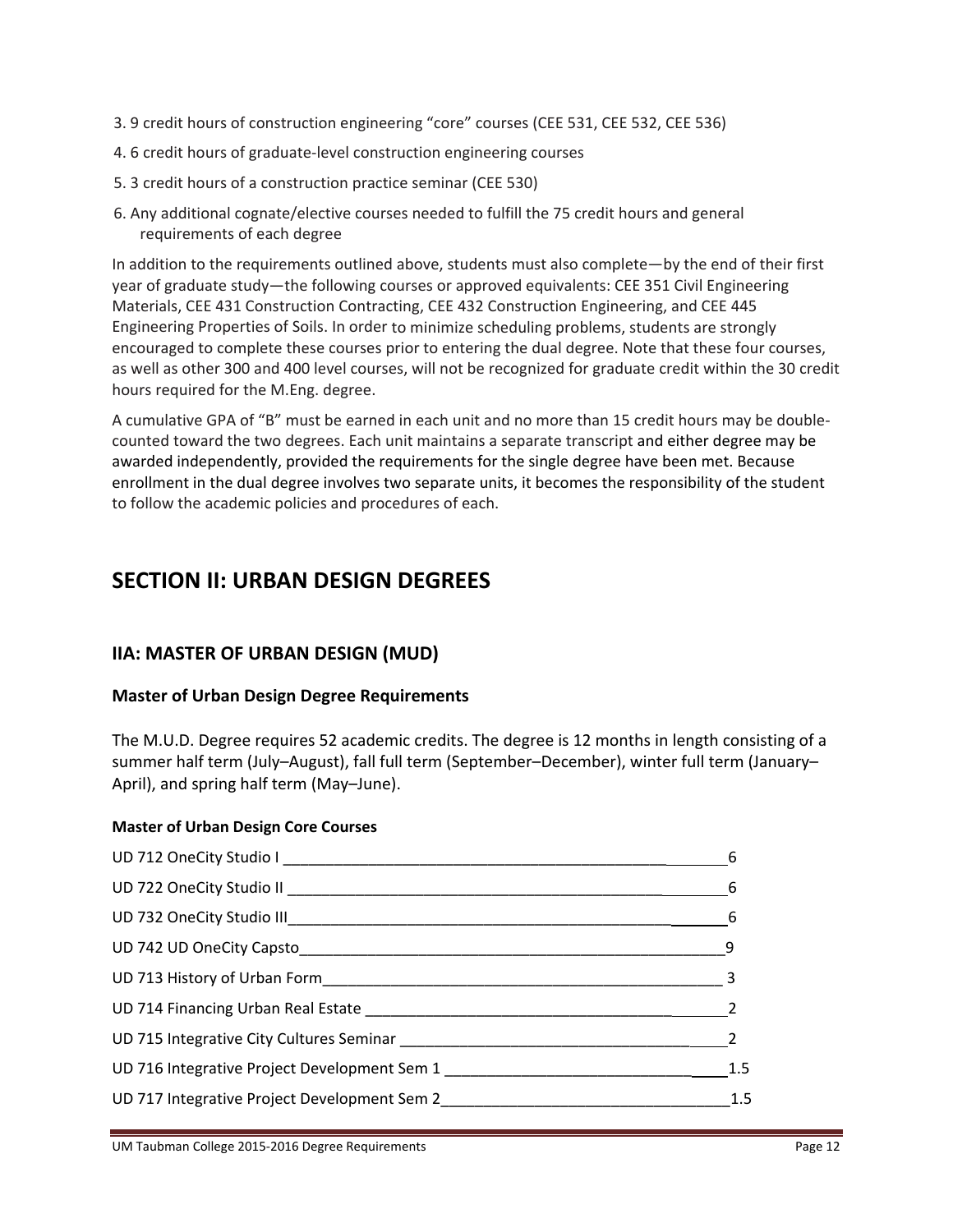| UD 718 Theories and Methods in Urban Design  |  |
|----------------------------------------------|--|
| UP 513 Legal Aspects of the Planning Process |  |
| Directed Elective: Real Estate               |  |
| Directed Elective: Ecology/Sustainability    |  |
| Open elective                                |  |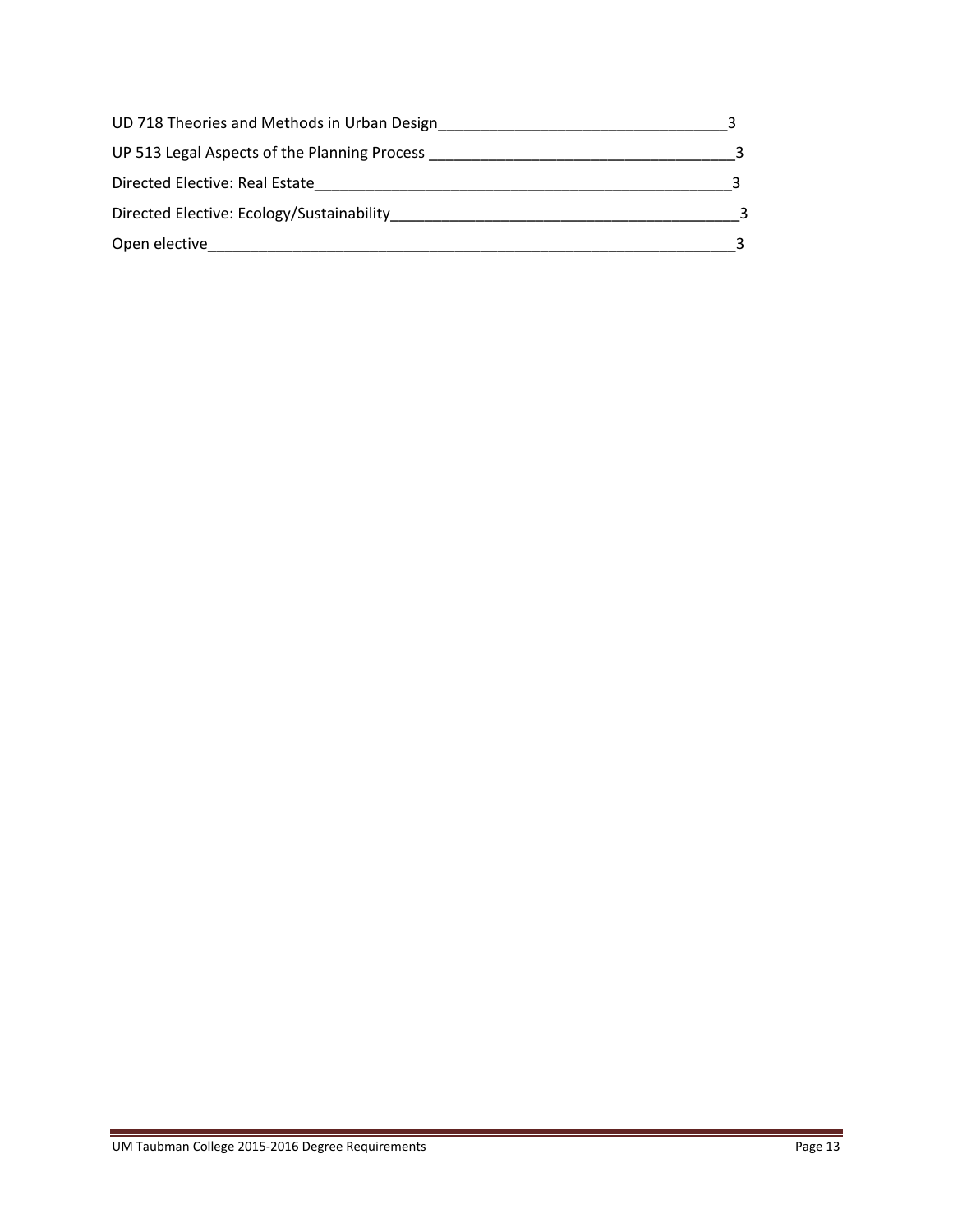# **SECTION III: URBAN PLANNING DEGREES**

# **IIIA: MASTER OF URBAN PLANNING (MUP)**

#### **Master of Urban Planning Degree Requirements**

In order to obtain the Master of Urban Planning degree, a student must fulfill the following requirements:

1. The student must complete a minimum of 48 approved credit hours, of which:

a) a minimum of 30 hours must be in graduate‐level urban planning courses; and

b) no more than eight hours may be counted from among individual study‐type courses (i.e., UP 680, 685, 733, or 734).

2. The student must complete all "core" courses, unless waived by the faculty member who teaches a specific core course.

3. Each student must complete a course in economics (UP 510) and a course in statistics (UP 503) if these were not taken as an undergraduate.

4. Each student must complete a minimum of four hours of courses outside the degree (cognate requirement).

5. Each student completes a concentration that normally includes at least three courses.

Each student must earn an overall grade point average of "B" (3.0) or better while enrolled in the degree.

Incoming students are assigned a faculty advisor with whom programs of study, course alternatives, concentration choices, and career objectives are explored. The counseling procedure within the degree varies according to the individual student's needs and his or her evolution through the four terms of study.

All students develop a written study plan using the "Degree Requirements Checklist." This study plan should be reconsidered and revised by the student with the approval of the advisor each term. The checklist will be maintained in the student's file and serve as the official record of a student's progress toward degree requirements. Keeping the form up to date helps to ensure that degree requirements are met in a timely fashion. Students complete a concentration declaration form during their second full semester in the degree; the concentration advisor should approve a student's concentration plan on the Degree Requirements Checklist before the end of the third semester.

#### **M.U.P. Core Courses**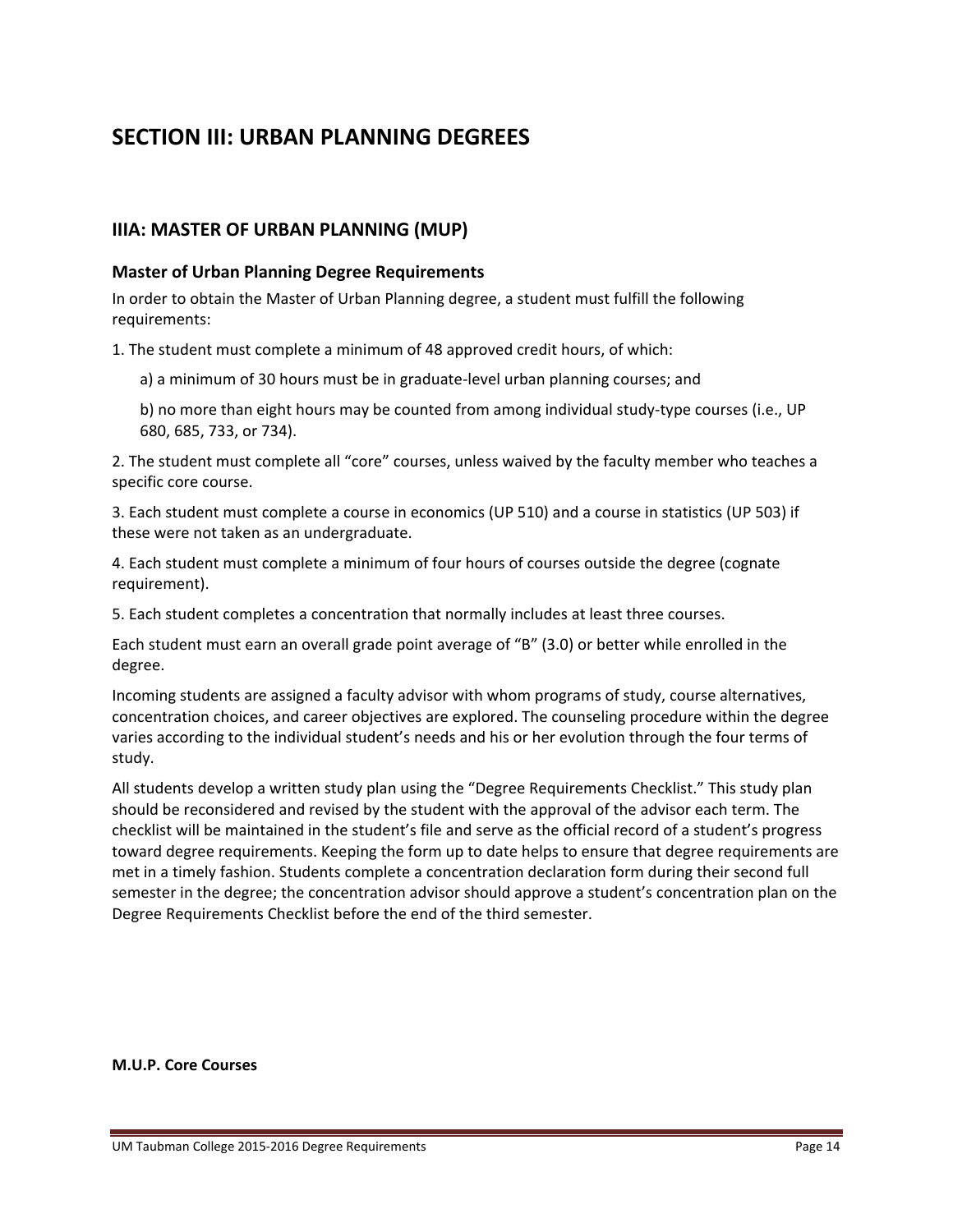Generally, students take the majority of their courses during the first year from among the offerings of the Urban and Regional Planning Program. A series of "core" courses serve to give the student a broad‐ based knowledge of planning. These classes deal with urban planning analysis, history and theory, professional practice, and the social, economic, political, legal, and physical aspects of urban planning. If a student already possesses an acceptable level of competence in an area covered by a core course, an elective may be substituted. The determination as to whether or not a student possesses an acceptable level of competence will be made by the respective instructor in a core course in consultation with the student, his or her advisor, and the chair. All changes must be noted on the "Degree Requirements Checklist." The "core" courses required of master of urban planning students are as follows:

| <b>Course Number/Title</b>                                                                                                                                                                                                     | <b>Credit Hours</b>        |
|--------------------------------------------------------------------------------------------------------------------------------------------------------------------------------------------------------------------------------|----------------------------|
| UP 503 Introduction to Statistics*                                                                                                                                                                                             |                            |
| (for those who have not taken statistics) (a) and the state of the state of the state of the state of the state of the state of the state of the state of the state of the state of the state of the state of the state of the | 3                          |
|                                                                                                                                                                                                                                | $\overline{\mathbf{3}}$    |
|                                                                                                                                                                                                                                | $\overline{\mathbf{3}}$    |
| UP 510 Public Economics for Urban Planning**                                                                                                                                                                                   |                            |
|                                                                                                                                                                                                                                | $\overline{\phantom{a}}$ 3 |
|                                                                                                                                                                                                                                |                            |
|                                                                                                                                                                                                                                | $\overline{\mathbf{3}}$    |
|                                                                                                                                                                                                                                |                            |
|                                                                                                                                                                                                                                | -6                         |
| or UP 733/4 Planning Thesis/Professional Project                                                                                                                                                                               |                            |

\* Or a statistics course taken prior to program entry.

\*\* Or a microeconomics course taken prior to program entry.

# **IIIB: MASTER OF URBAN PLANNING FORMALLY STRUCTURED DUAL DEGREES**

# **M.U.P./M.Arch. Degree Requirements**

Students must register in Taubman College and Rackham School of Graduate Studies. Because of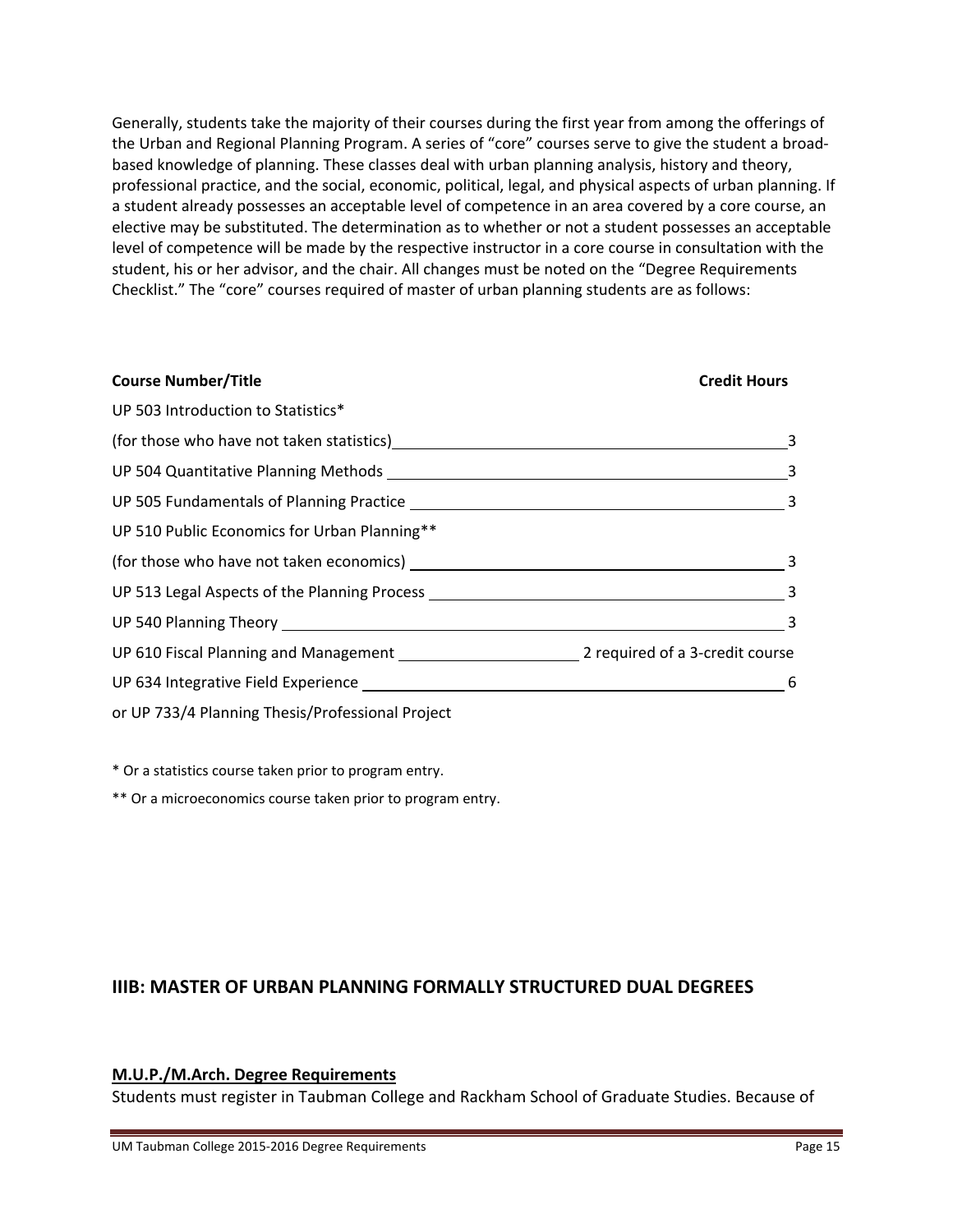the way the Architecture Program calculates grade point averages, a student must register for double-counted courses in both units in the semesters when these courses are taken. A student may register for all courses in both units so that course elections are identical in both units. The dual M.Arch./M.U.P. degree requires the completion of a minimum of 84 credit hours. Specifically, a student must complete:

- 1. 24 credit hours of architectural design courses (Arch 552, Arch 562, Arch 672, Arch 662).
- 2. Seven courses (21 credit hours) of specific required architecture courses (Arch 515 Sustainable Systems, Arch 516—Architectural Representation, Arch 527 – Integrative Systems, Arch 537 – Fabrication, Arch 572—Architectural Theory and Criticism, Arch 583—Professional Practice, and Arch 660—Thesis Development Seminar) Three courses (9 credit hours) of 500/600 level elective architecture courses
- 3. 30 credit hours of graduate level urban planning courses, including all "core" course work unless waived by the instructor.

Any additional cognate/elective courses needed to fulfill the 84 credit hour requirement. In addition, students who lack college‐level economics or statistics must complete acceptable courses in these two areas. These may be counted toward the 30 credit hours of graduate‐level urban planning courses, provided they are taken for graduate credit in urban planning. A cumulative GPA of "B" must be earned in each unit and 24 credit hours may be double‐counted toward the two degrees. Each unit maintains a separate transcript, and either degree may be awarded independently, provided the requirements for the single degree have been met. Because enrollment in the dual degree involves two separate units, it becomes the responsibility of the student to follow the academic policies and procedures of each.

# **M.U.P./M.B.A. Degree Requirements**

The dual degree is an 84‐credit‐hour degree that can be completed in three years. This combines the two‐year, 48‐credit‐hour master of urban planning with the two‐year, 57‐credit‐hour master of business administration. Each student must take at least 45 credits of Business School courses and at least 30 credits of urban and regional planning courses with an additional 9 credits registered for in either degree. Students must meet the requirements of both degrees. Total credit hours needed 30 + 45 + 9 = 84. Both schools must agree to admission of a student to the dual degree.

# **Coordinated Requirements**

Students are encouraged to take electives that address their specific interests in combining the two degrees. Here are some examples:

- 1. A student interested in urban real estate development may elect a set of urban real estate development or finance courses. These include:
	- o An introductory course in real estate
	- o A course on the planner as developer
	- o Urban and regional development
	- o Real estate finance
	- o Real estate law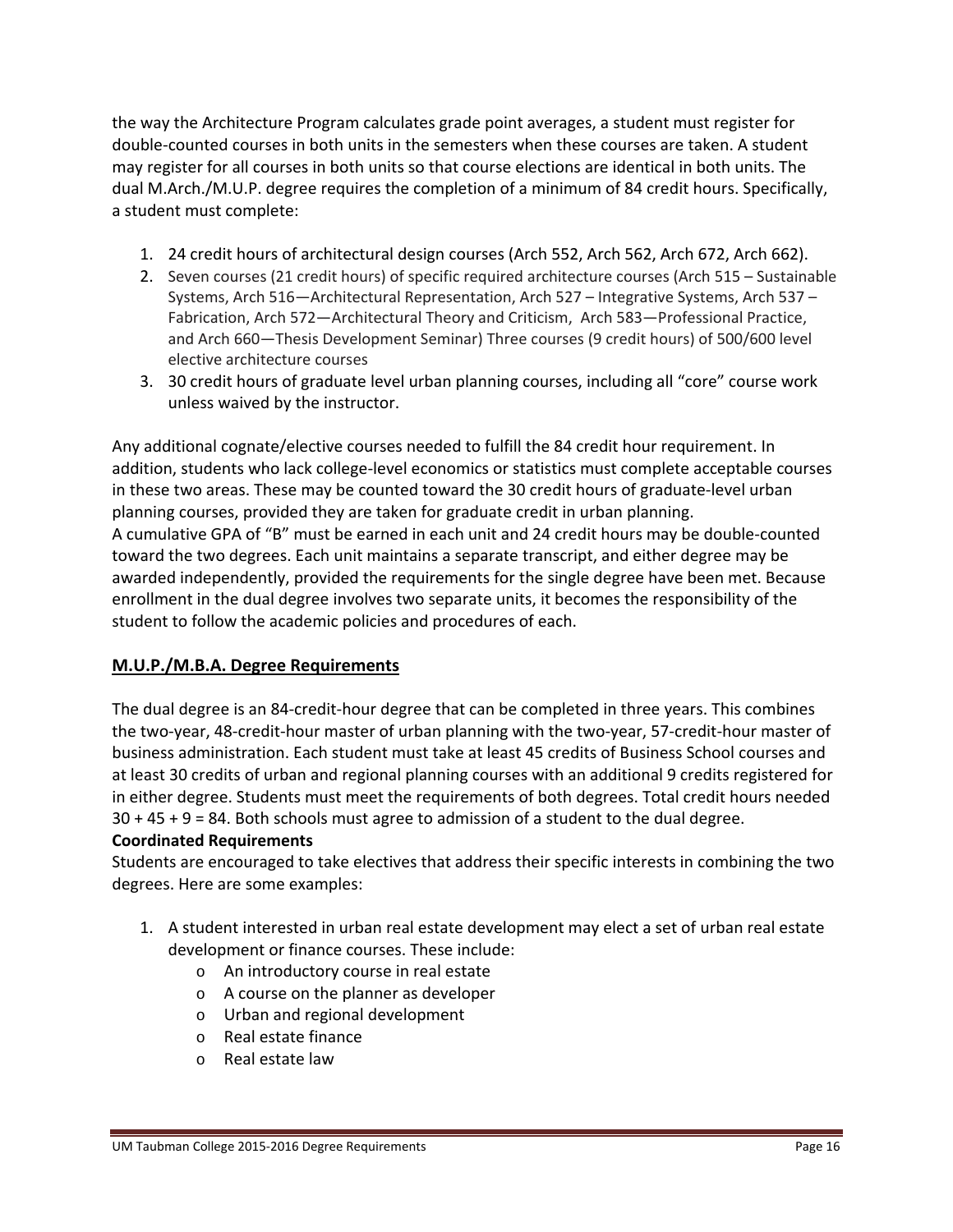A course focused on a real estate project, such as the capstone course in urban planning, may meet the requirement in Planning for an integrative, practice‐oriented experience.

- 1. A student interested in management of urban operations may elect a series of courses in a topic of interest in urban management. These might include:
	- $\circ$  The series of Planning concentration courses in transportation (for interest in public transit agencies), the series of Planning concentration courses in housing, community, and economic development (for interest in public housing), and so forth.
	- o Courses in public and nonprofit management in the Business School.
- 2. A student interested in urban revitalization through economic development may elect a series of courses that bring the public and private perspectives on economic develpopment together. These could include:
	- o The series of courses in economic development in Planning (see the concentration in housing, community, and economic development planning).
	- o Urban entrepreneurship in the Business School
	- o Business plans and entrepreneurship in the Business School

# **M.U.P./J.D. Degree Requirements**

### **Basic Requirements for the M.U.P.**

• The M.U.P. degree requires a minimum of 48 credit hours, including core courses. Students must earn a minimum of 33 credit hours toward the MUP, 30 of which must come from UP courses • Fifteen (15) credit hours may be satisfied by appropriate courses taken in the Law School.

# **Basic Requirements for the J.D.**

- Students entering the Law School must complete the required first‐year law curriculum.
- Students admitted to the Law School must earn a minimum of 82 credits toward the J.D., at least 70 of which must be earned in Law School courses.
- Law students are required to complete a course in professional responsibility, translational law, and an upper‐class writing requirement.

• Twelve (12) credit hours may be taken from the satisfaction of requirements for the M.U.P. Instructions for requesting Law School credit for non‐law courses are posted on the CTools site for dual degree students.

# **Coordinated Requirements**

Applicants must gain separate and independent admission to both schools. Applicants should contact the Law School Admissions and Taubman College of Architecture and Urban Planning offices for application and admission information. The applicant's LSAT score may be used in place of the GRE.\*

Students must satisfy the degree requirements of each school and should consult with advisors in each school for the precise graduation requirements for each degree and for information about course offerings. Students should not expect any Law School courses beyond first‐year courses to be offered in the summer term. Students will not receive credit toward the J.D. for non‐law coursework taken prior to matriculation at the Law School. Students should consult with the advisor at the companion school concerning credit toward the M.U.P. for Law coursework. During the third and fourth years of the degree, students are permitted to elect courses in both schools. Students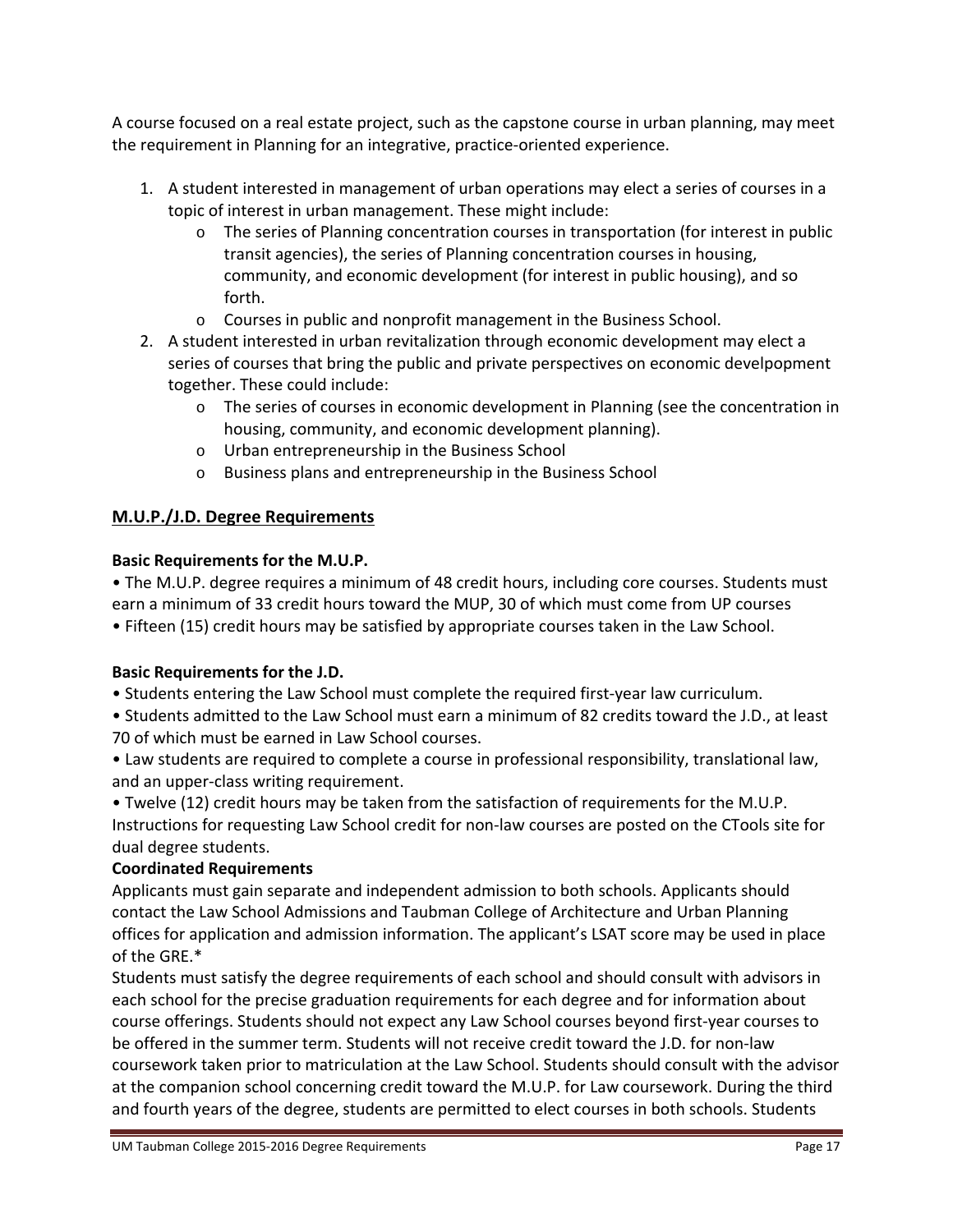generally are not restricted in their selection in each school beyond the first year in Law School and the core curriculum in the Urban and Regional Planning Program. Tuition will be assessed at either the Law School or the Graduate School rate, whichever is higher, when courses toward both degrees are taken in one term.

At the beginning of their final year of study in the combined degree, students should consult with their Master of Urban Planning academic advisor and the Law School Registrar regarding forms that need to be completed prior to graduation. Also at the same time, students should submit a Dual/Joint Degree Election Form at (http://www/rackham.umich.edu/downloads/oard/forms /dualjoint6010.pdf) for approval from both the Law School and Taubman College of Architecture and Urban Planning. The combined degree is not open to those who have already earned either the J.D. or the M.U.P. Students who are registered in the first or second year at the Law School or the first year of the Urban and Regional Planning Program may apply for admission to the dual degree.

# **M.U.P./M.S. (SNRE) Degree Requirements**

The regular MS degree in SNRE is a two‐year 42 credit hour degree, while the MUP degree in URP is a two‐year 48 credit hour degree. The dual degree is a 75‐credit hour degree designed for completion normally in 3 years (i.e., six full-time semesters of study, averaging 12.5 credit hours per semester).

For the dual degree, students take the required 42 credit hours in SNRE and 48 credit hours in URP with 15 credits double counted. This adheres to Rackham double counting requirements. In completing this coursework, students must accumulate a minimum of 30 UP credit hours and 25 NRE credit hours. Finally, students must complete all of the core required courses and the "concentration" (URP) or "field of study" (NRE) required courses for each of the two degrees. Core or concentration/field of study required courses may include courses that double count for the two degrees, depending on the particulars of a given student's program of study, as long as the total credit hour requirements are met. In URP, dual degree students usually choose a concentration in land use and environmental planning, physical planning and design, or housing, community and economic development, although they are not limited to those concentrations. Similarly, dual degree students in SNRE have typically chosen the sustainable systems or environmental policy and planning fields of study, although they are not limited to those fields of study.

# **Coordinated Requirements**:

Both degrees require an integrative, applied experience beyond traditional classroom instruction: In SNRE this is the opus requirement (typically a MS thesis or group Project) while in URP this is an integrative field experience. Allowing students to complete one, or the other, of these capstone requirements is a key part of the dual degree that makes its completion in three years feasible. The opus requirement for SNRE (NRE 700/701) may satisfy the integrative field experience requirement for URP (UP 634, 631, or 733/734), if the student has satisfied the first-year core degree requirements for URP (UP 503, 504, 505, 510, 513, and 540) before undertaking the opus and if the opus project addresses a planning‐related topic. Conversely, the integrative field experience requirement for URP may satisfy the opus requirement for SNRE if the student has satisfied the core degree requirements for SNRE (NRE 509, 510, and 580) before undertaking the integrative field experience project and if the integrative field experience project addresses an environmentally related topic.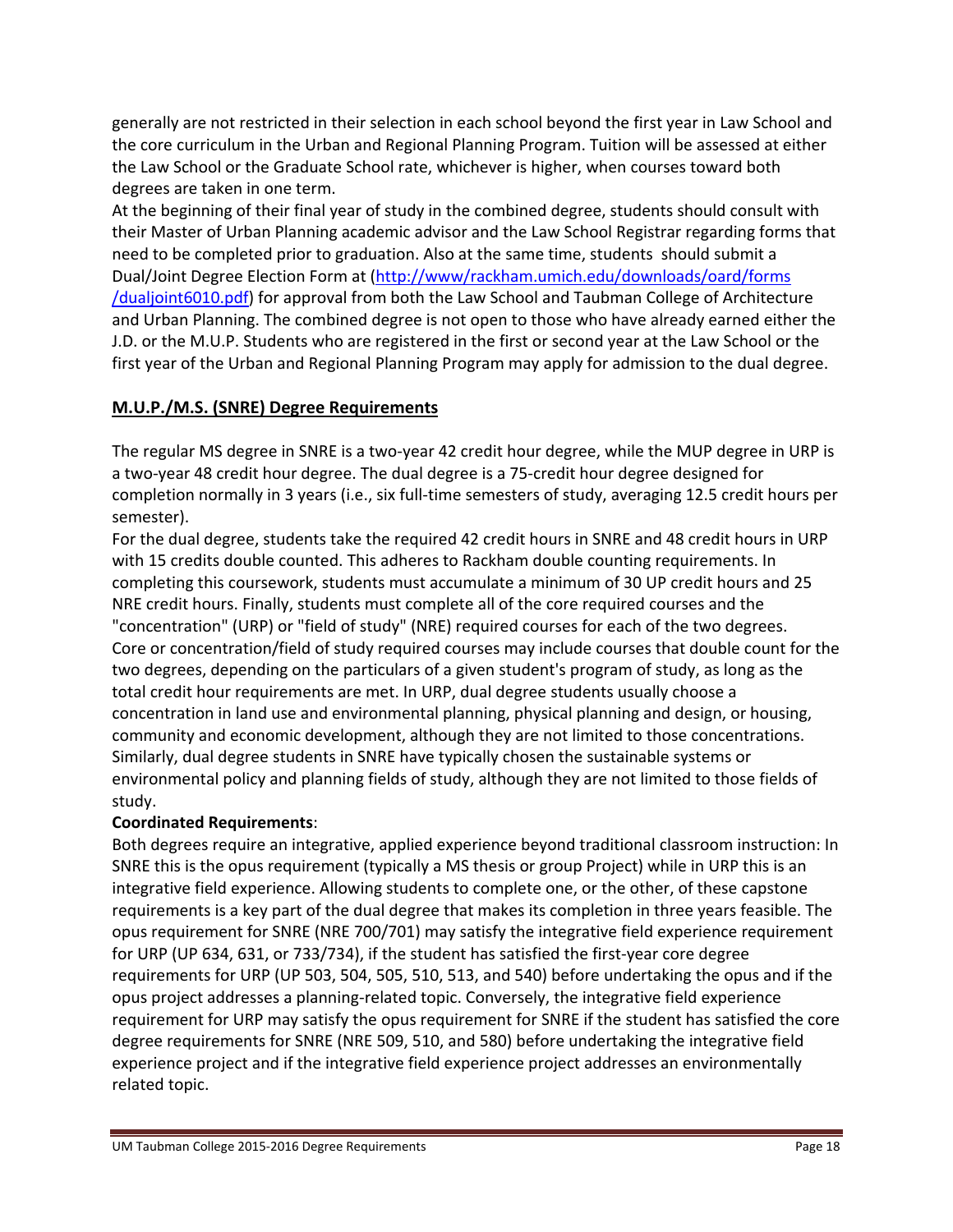For the purposes of this dual degree, the following pairs of courses are recognized as interchangeable, satisfying degree requirements for both degrees: UP 503 (Statistics – 3 CH) and NRE 538 (Natural Resource Statistics – 4 CH); UP 510 (Public Economics – 3 CH) and NRE 570 (Microeconomics for Nat Res Applications – 3CH); and UP 406 (Introduction to GIS – 3 CH) and NRE 531 (Principles of GIS – 4 CH).

# **IIIC: MASTER OF URBAN PLANNING STUDENT INITIATED DUAL DEGREES**

# **M.U.P./M.S.W. Degree Requirements**

The M.U.P./M.S.W. is a 90‐credit‐hour degree designed for completion in 2‐1/2 to 3 years. Students take 60 credit hours in Social Work, 48 credit hours in Urban and Regional Planning; 18 of which may double‐count toward both degrees. Students meet the specific requirements of each degree. In Social Work, students usually major in community organization and also concentrate in a substantive policy or service field. Human behavior and social environment courses emphasize community structure, organizational processes, and related areas. In Urban and Regional Planning, students usually choose to concentrate in housing, community, and economic development or international development. Students often take courses in non‐profit and public management and take advantage of seminars and workshops offered through the University's Non‐Profit and Public Management Center.

# **M.U.P./M.L.A Degree Requirements**

The M.L.A./M.U.P. degree is a 70 credit hour degree that can be completed in 3‐1/2 to 4 years. The M.U.P. requires 48 credits (with 30 of these in urban planning courses); the M.L.A. requires 36 credits. Fourteen of these can be double counted. M.L.A. students take approximately 29 credits of prerequisites early in their degree; these do not count toward the 36 credit total for the M.L.A. degree; that is the degree and its prerequisites ordinarily comprise about 65 credits. A student in the dual degree must meet the requirements of both degrees.

In urban and regional planning, students often choose a concentration in physical planning and urban design, land use and environmental planning, or housing, community and economic development. In landscape architecture, students proceed through a structured sequence of studios and complementary support courses, while taking advantage of elective courses in the School of Natural Resources and Environment.

# **M.U.P./M.P.P. Degree Requirements**

The M.U.P./M.P.P. degree is an 80 credit hour degree that can be completed within three years. The M.P.P. and the M.U.P. each require 48 credits; 16 credits may be double‐counted, according to the Rackham guidelines, but students should check with the Ford School before assuming that a given course may be double‐counted toward the M.P.P. Students meet the specific requirements of both degrees. In Urban and Regional Planning, students usually choose a concentration in transportation or housing, community and economic development. In Public Policy, a student's concentration is the area of the dual degree, Urban and Regional Planning. Students take required courses in statistics and math, economics, the political environment for policy, cost-benefit analysis, public management, ethics, and a policy exercise. Students normally enroll nearly full time in one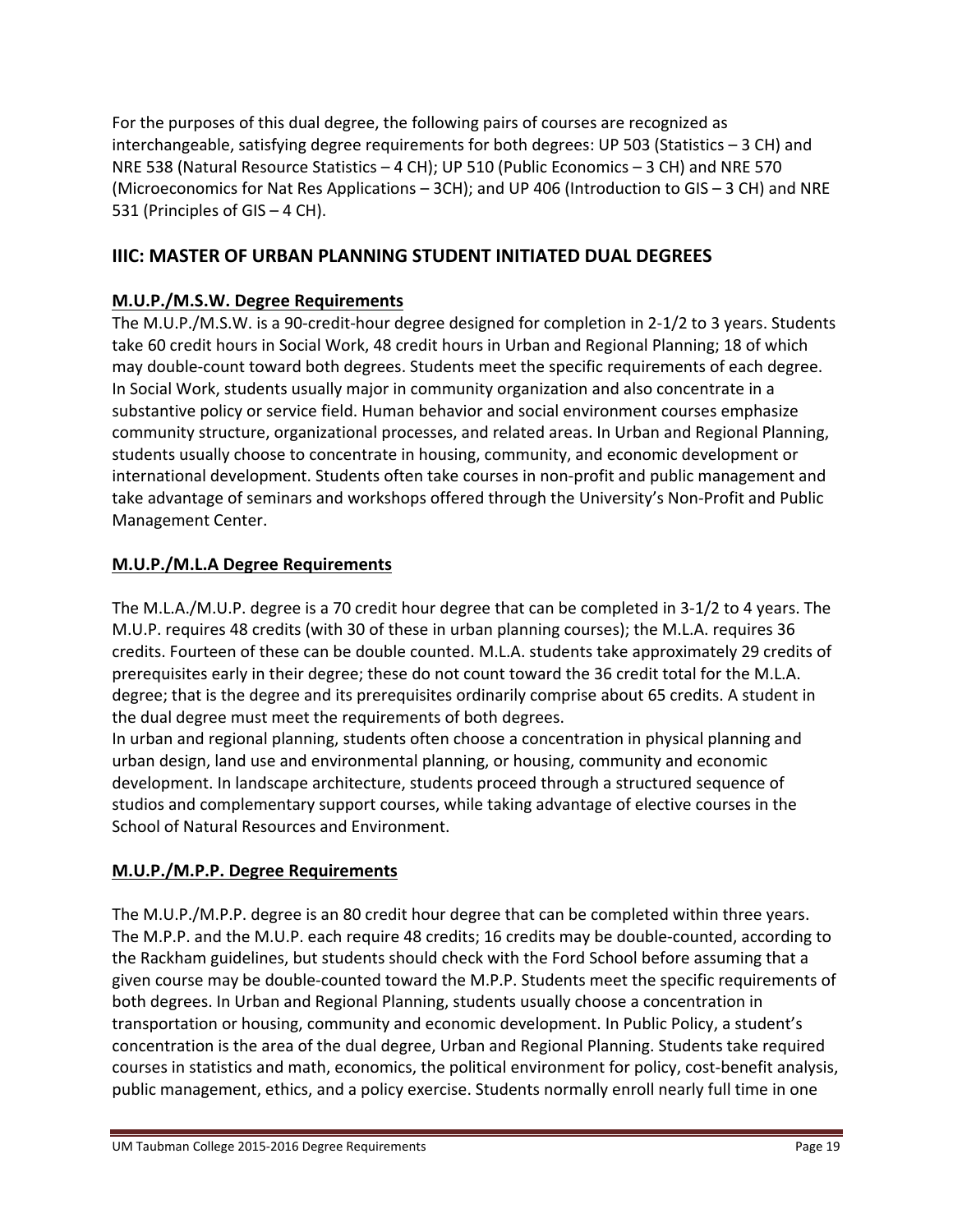school one year and nearly full time in the second school the second year. They usually combine courses from both schools in the third year.

# **M.U.P./M.P.H. Degree Requirements**

The M.U.P./M.P.H. is a 90 credit hour degree for students without relevant health education experience or advanced degrees. Students take 60 credits for the M.P.H. and 48 credits for the M.U.P. Eighteen of these credits may be counted in both degrees. Students take at least 30 credits in the Urban and Regional Planning Program. Students normally complete the dual degree in three years of full‐time study.

# **IIID: Graduate Certificate in Real Estate Development**

The Graduate Certificate in Real Estate Development is an interdisciplinary field. Therefore, courses for the certificate come from the University of Michigan's Business, Law, Urban and Regional Planning, Natural Resources and Environment, Landscape Architecture, Architecture, Urban Design, and Engineering Schools. Students are eligible to apply either as (1) a University of Michigan graduate student or (2) as a real estate professional on a stand‐alone, certificate‐only, basis. Applicants have to be a graduate of an accredited four‐year college or university. We welcome applications from real estate professionals in the Detroit metropolitan area who are not currently enrolled at UM. Most of our UM graduate students are enrolled in urban planning, business, law, urban design, architecture, public policy, natural resources, and social work.

Certificate students must complete a total of 17 credits hours. Enrollment will be limited to 60 students at any one time.

# **Course Requirements**

Students are encouraged but not required to have completed a course in microeconomics before beginning the certificate. Students will complete the following requirements (see courses page for specific course offerings):

NEW: A 7.5 credit real estate‐oriented MAP project is eligible for double‐counting two of the required 3 credit courses.

- An introductory real estate development overview course. The aim of these courses is to give students an overview of the process of real estate development from conception to completion before they enter courses that deal with detailed aspects of development.
- At least three credits in real estate finance and investment. These courses provide understanding of how real estate is financed and why investors are interested in real estate. Students will learn about the role of real estate finance in capital markets and about the structure of financing for real estate projects.
- At least three credits in real estate and land use law. These courses provide background in the legal structure that encourages, discourages, and controls different types of real estate development. These courses provide the background for understanding why jurisdictions regulate development and how regulation can enhance the quality of development.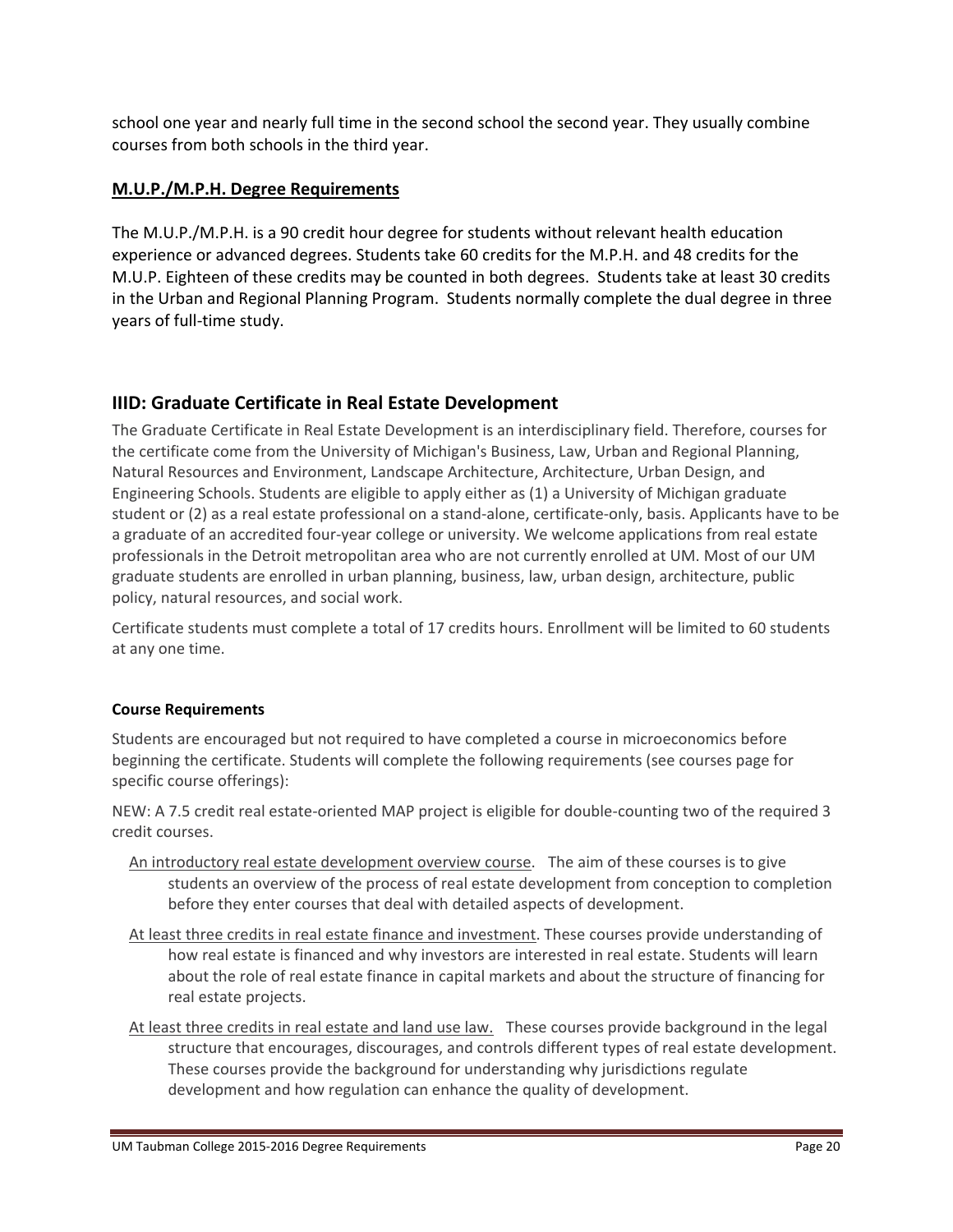- At least three credits in real estate in the urban development context. These courses encourage students to consider what constitutes desirable development that enhances the quality of life.
- At least three credits in design and implementation. These courses aim to give students background in complex areas of design and implementation of real estate development projects.
- An integrative seminar. This two‐credit course will address special topics in real estate with the goal of giving students an opportunity to study specific issues in a seminar setting and to share ideas among all those in the certificate.

Please review the Graduate Certificate in Real Estate Development Requirement Checklist, available online at http://taubmancollege.umich.edu/programs. This should be filed with Stacey Shimones, 2150 Art and Architecture.

# **IIIE: Ph.D IN URBAN PLANNING**

#### **U.R.P. Ph.D Degree Requirements**

Degree requirements are divided into two stages: pre‐candidacy and candidacy. The former involves course work and qualifying examinations, after which the student advances to candidacy. The second stage includes the dissertation research proposal and the completion of the dissertation. The Doctor of Philosophy (Ph.D.) degree in urban and regional planning is granted upon the successful completion and defense of the dissertation.

#### **Pre‐Candidacy Requirements**

Pre‐candidacy requirements include five areas:

- Planning theory
- Analytic methods
- Research design
- Primary area of specialization
- Secondary area of specialization

Students meet these requirements through coursework and exams over a two year period. During this time, a student's cumulative grade point average may not fall below a B without academic discipline or probation.

#### **Required Courses**

Four courses are required of all Ph.D. students, including two doctoral‐level planning theory courses and a two‐semester research seminar sequence. The two theory courses, Advanced Urban Theory (UP 650) and Epistemology and Reasoning for Planning Research (UP 660), are offered during the fall term in alternating years. These courses are designed to provide doctoral students a solid theoretical foundation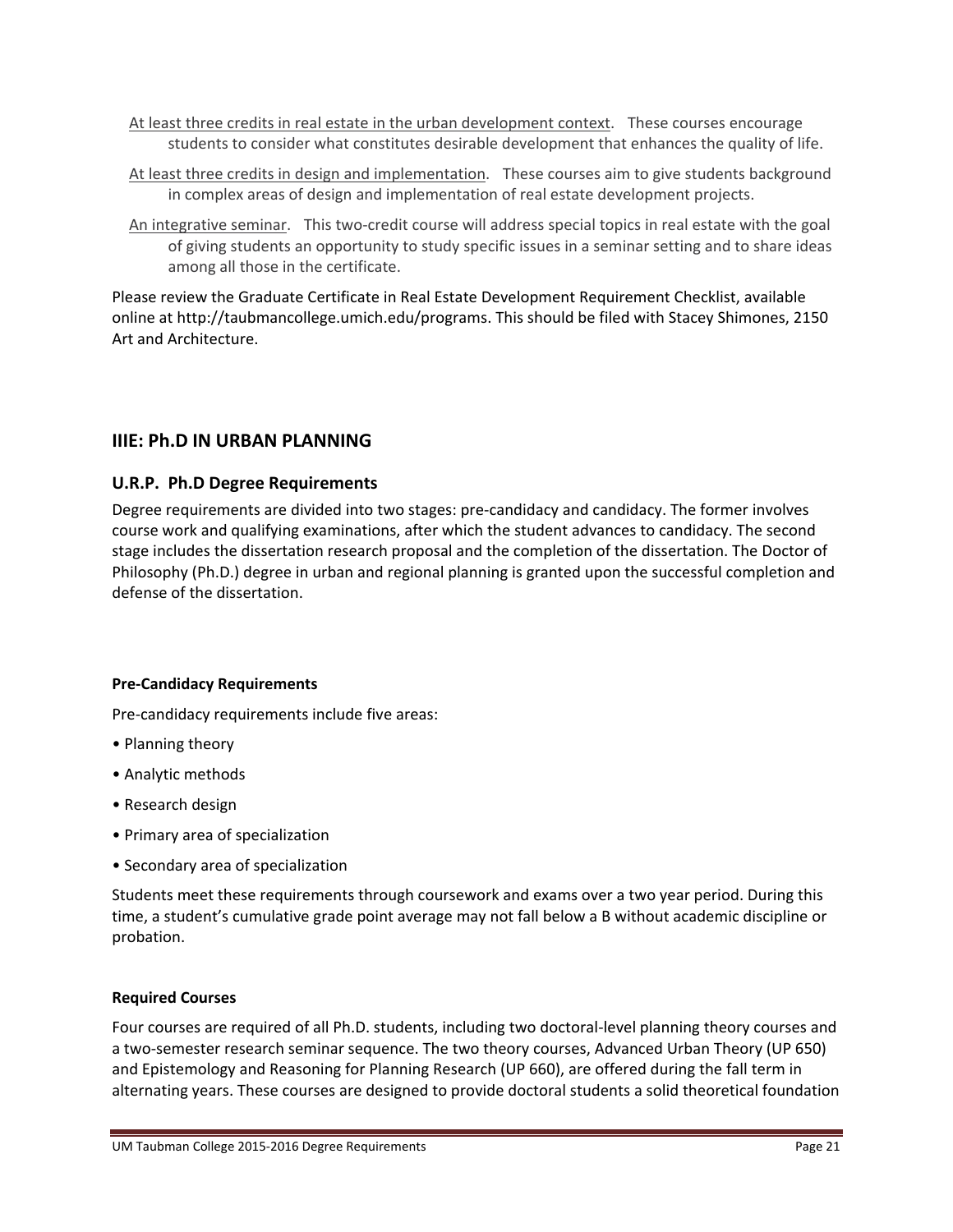for conducting rigorous scholarly inquiry within the planning field. First year students are required to take UP 825 (Research Design) during the winter term of the first year. Second-year students are required to take UP 835 (Research Seminar) in the winter term of the second year. (total of seven credit hours). These seminars have three objectives. First, it exposes students to various approaches to research related to planning. Second, it enables students to formulate and test out researchable topics among faculty and student peers. Finally, it enables students to gain experience in developing an appropriate research design, in writing a detailed research proposal, and in formally presenting the proposal to an audience of faculty and students in a seminar during winter semester.

#### **Overview of Core Curriculum**

**THEORY**

| INLUNI                                                                                                                               |                     |
|--------------------------------------------------------------------------------------------------------------------------------------|---------------------|
| <b>Courses</b>                                                                                                                       | <b>Credit Hours</b> |
| UP 540 Planning Theory (required for students without a masters degree<br>in urban planning or without a previous equivalent course) |                     |
| UP 650 Advanced Urban Theory (offered fall term in even number years)                                                                |                     |
| UP 660 Epistemology and Reasoning for Planning Research<br>(offered fall term in odd number years)                                   |                     |
| Total                                                                                                                                | 6–9                 |

NOTE: A written theory examination is given to all eligible students once per year, normally in May (after two years of coursework).

#### **RESEARCH DESIGN and METHODS**

| <b>Courses</b>                                                                        | <b>Credit Hours</b> |
|---------------------------------------------------------------------------------------|---------------------|
| UP 825 Research Design                                                                |                     |
| UP 835 Research Seminar                                                               |                     |
| Analytical Methods (2 semesters graduate level statistics)                            | 6                   |
| 2 areas of dissertation-related methods (e.g., spatial analysis, qualitative methods) |                     |
| satisfied through 6 credit hours of coursework                                        | 6                   |
| <b>Total</b>                                                                          | 19                  |

NOTE: No examination. Requirement is satisfied through grades of B or higher in all courses.

#### **SPECIALIZATION**

| <b>Courses</b>                                                                                                                  | <b>Credit Hours</b> |
|---------------------------------------------------------------------------------------------------------------------------------|---------------------|
| UP 680 Directed Study (literature review in area of specialization, generally<br>completed during the second or third semester) |                     |
| 3 or 4 courses in student-defined area of specialization                                                                        | $9 - 12$            |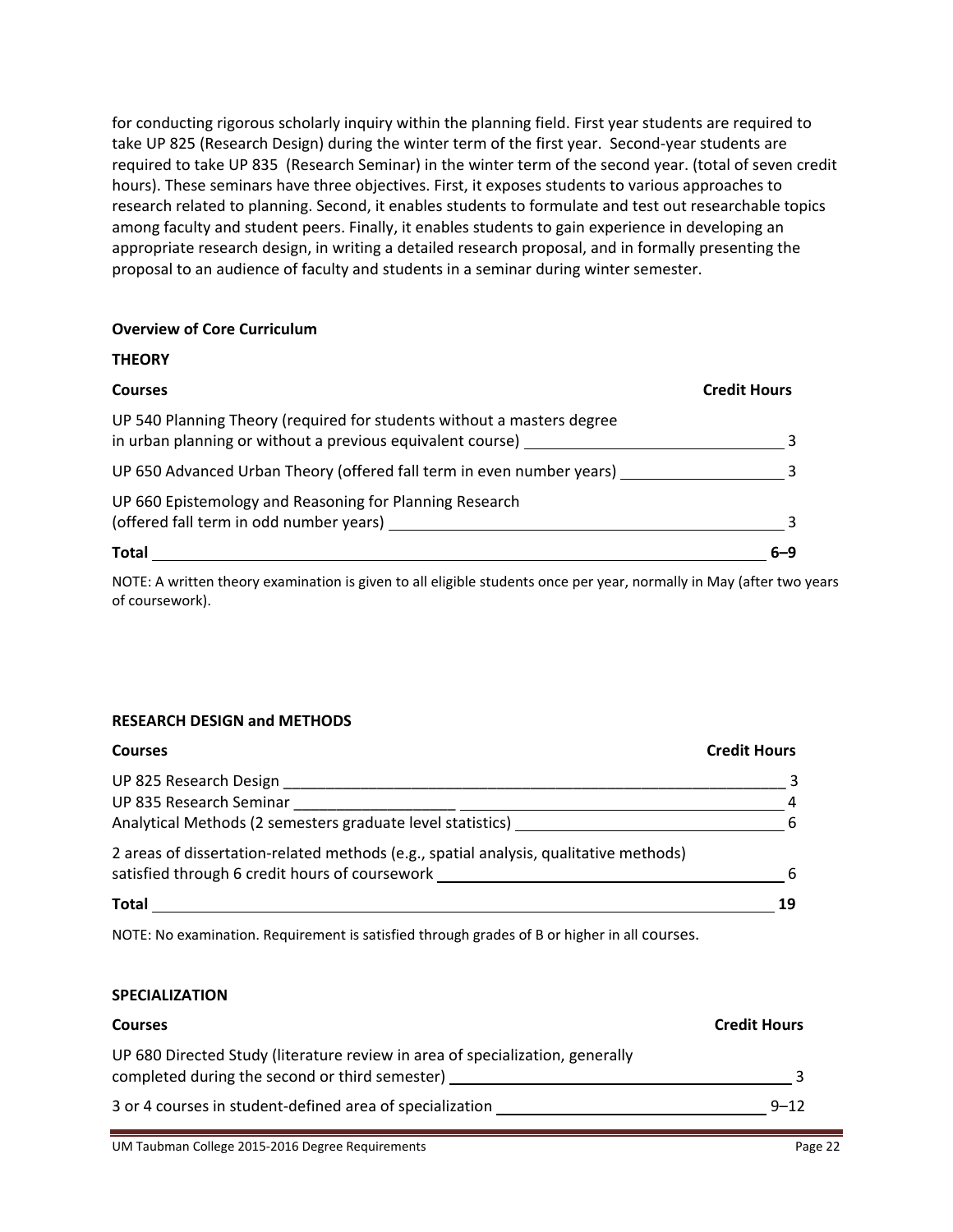| 2 or 3 courses in secondary area of specialization |           |
|----------------------------------------------------|-----------|
| <b>Total</b>                                       | $18 - 24$ |

NOTE: Comprehensive examination (written take‐home and oral) on primary and secondary areas of specialization. Exam tailored to, and scheduled by the student.

| Total core curriculum credit hours | $43 - 52$ |
|------------------------------------|-----------|
|                                    |           |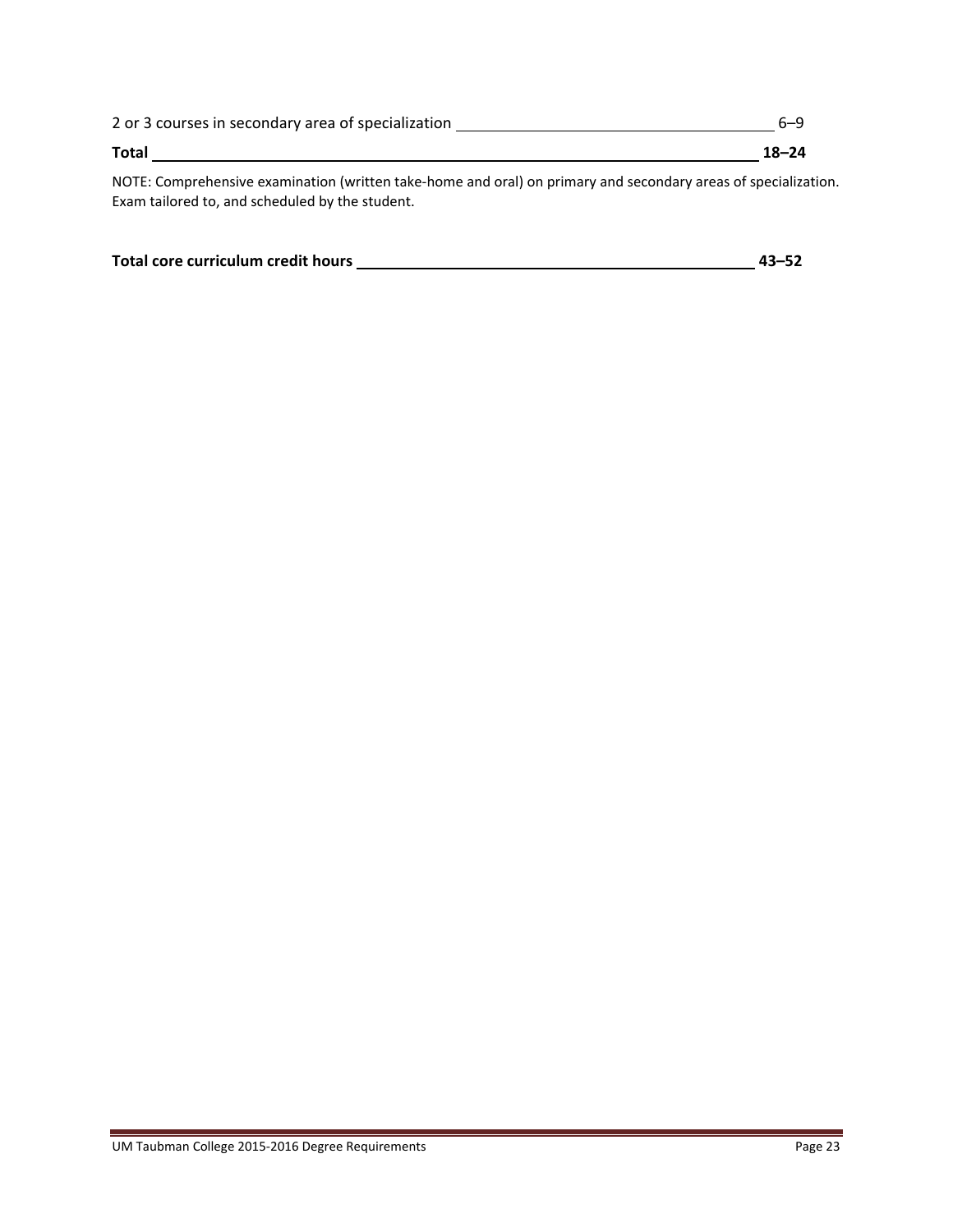# **SECTION IV: ACADEMIC POLICIES AND PROCEDURES**

# **IVA: ACADEMIC POLICIES FOR STUDENTS IN RACKHAM GRADUATE SCHOOL**

Students enrolled in the Ph.D. in Architecture, Master of Science, or the Urban and Regional Planning Program (Master of Urban Planning, Ph.D. in Urban and Regional Planning) must refer to the Rackham Graduate School online publications for the most up‐to‐date information on admission, programs of study, courses, fees and expenses, financial support, academic standards, and various other policies at the web address below:

Office of Admissions Horace H. Rackham School of Graduate Studies The University of Michigan 106 Rackham Building 915 E. Washington Street Ann Arbor, MI 48109‐1070 Phone: (734) 764‐8129 Fax: (734) 647‐7740 Email: rackadmis@umich.edu Web: http://www.rackham.umich.edu/current‐students/policies

# **IVB: TAUBMAN COLLEGE ACADEMIC POLICIES: GENERAL INFORMATION**

The following information (Section IVB through Section IVF) on academic policies and procedures specifically pertains to students enrolled in Junior Year of the Undergraduate Degree through the Master of Architecture Degree and the Master of Urban Design Degree.

# **http://taubmancollege.umich.edu/students/academic\_policies/non‐rackham/**

#### **Admission**

Admission requirements and procedures are described in this section under Undergraduate Degree, Junior Year Admission and under Master of Architecture Degree, 2‐Year or 3‐Year options.

#### **Readmission**

Students returning to the Architecture Program who have not been enrolled for more than 12 months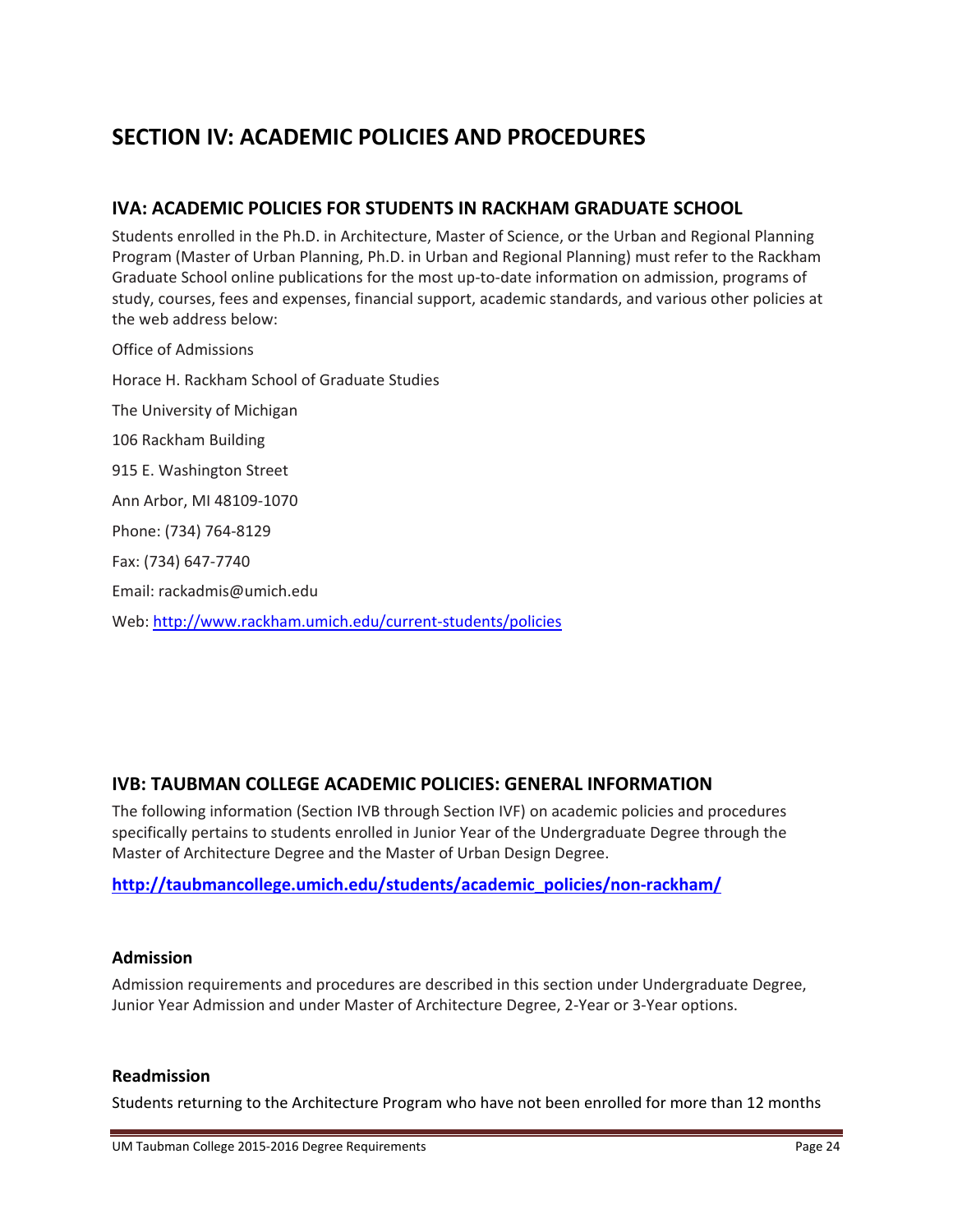must formally apply for readmission. Inquiries should be directed to: Architecture Admissions 2000 Bonisteel Boulevard Ann Arbor, MI 48109‐2069 Phone: (734) 764‐1649 Fax: (734) 763‐2322

The application for readmission should be filed no later than two months before the beginning of the term of re‐enrollment.

# **Orientation**

Taubman College does not participate in the University Summer Orientation Program, but instead, conducts its own orientation program prior to the start of classes. It is important that all entering students attend. Students will receive detailed orientation information before the scheduled orientation.

### **Registration**

Students are officially enrolled for a term at the time of registration. Each student completes this registration process by using Wolverine Access, a web-based information system. Students will receive detailed information about registering for courses during the summer before classes begin. Directions for Wolverine Access registration are in the "University of Michigan Schedule of Courses" for a selected term. A late registration fee will be assessed to students who register after the end of the scheduled registration period for any term or program. Please refer to the section on "Fees and Expenses."

#### **Academic Counseling**

The chair of the Architecture Program coordinates academic counseling. Throughout their period of enrollment, students are encouraged to consult with various members of the faculty regarding academic and career goals. Students enrolled in the Master of Architecture Degree are required to have a Program Planning Form, signed by a faculty advisor, on file with the college Registrar. Although faculty and administrators may assist a student in arranging an academic degree, the student is ultimately responsible for meeting all degree requirements.

# **Repeating Courses**

A student must repeat a course that he or she has failed if the course is either a required course or a prerequisite for another course that the student wishes

1. If a student earns a grade below "D" (1.0) in a required course, he or she must repeat the course

2. If a student earns a grade below "D" (1.0) in a course that is a prerequisite for a later course in a sequence, he or she may continue with the next course in the sequence, but must repeat the failed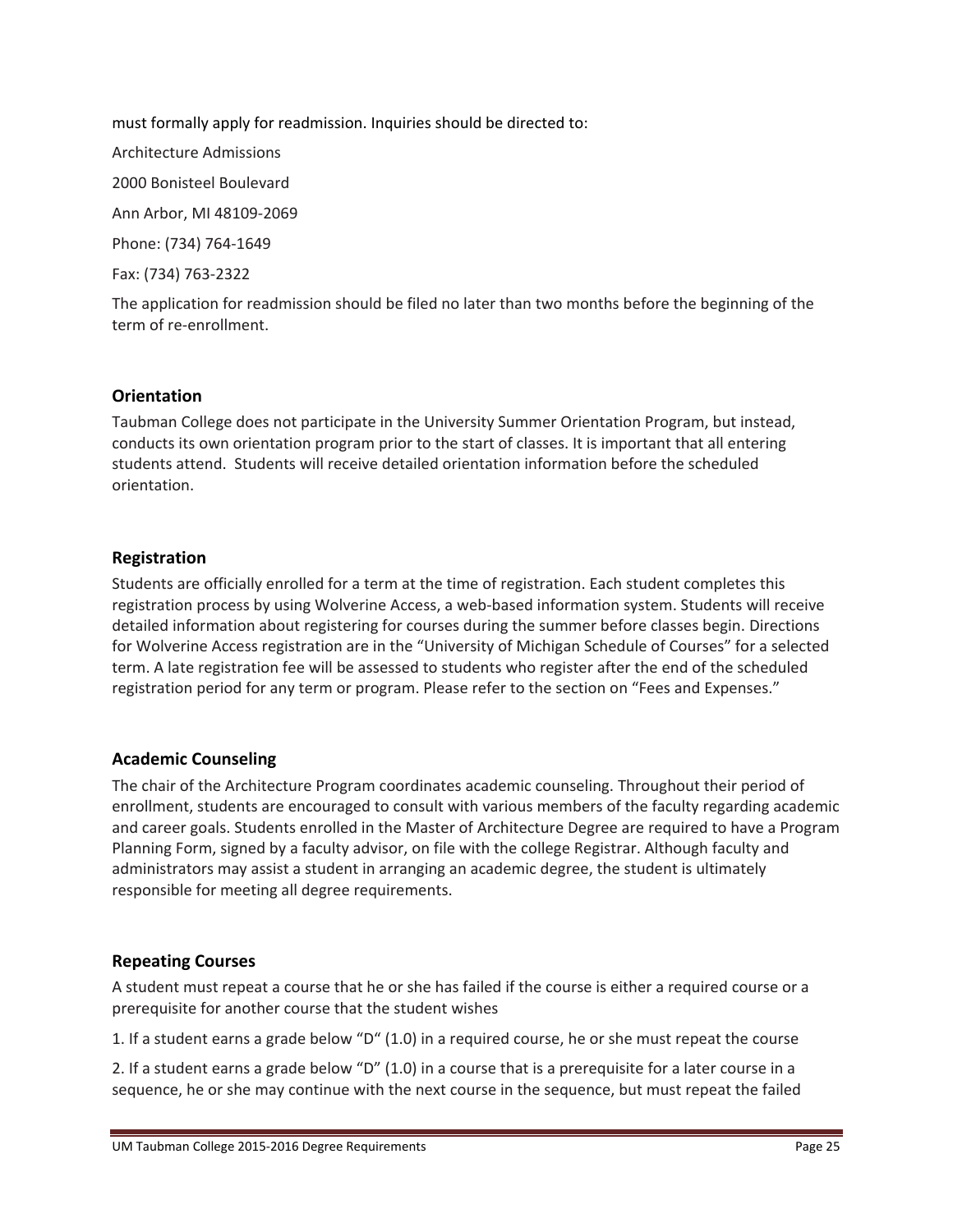course.

3. If a student earns a grade below "D" (1.0) in a second course (whether consecutive or not) in a sequence, he or she cannot continue with subsequent courses in the sequence until all earlier courses in the sequence have been satisfactorily completed prior to (and not concurrent with) election of the next course in the sequence.

4. If a student withdraws from a required course, he or she must repeat that course in its entirety at a later date. If the course is a prerequisite for a later course in a sequence, the course in which the withdrawal occurred must be satisfactorily completed prior to (and not concurrent with) election of the later course.

5. When a student is required to repeat a course and when, in the interim, the credit hours have changed and/or the course content has changed significantly, the program chair shall determine the extent of the remedial work required.

# **Withdrawal from the Degree**

A student who terminates his or her enrollment during the term is required to officially withdraw. The student is responsible for initiating the withdrawal; he or she should contact the college Registrar. Any refund of fees is handled in accordance with University regulations as described in the section on Fees and Expenses.

### **Student Records**

An academic file is maintained by the college for each student. The file contains admission materials, academic records and transcripts, correspondence, etc. The college endorses the university's Policy on Student Records, which meets the standards set forth in the Family Educational Rights and Privacy Act of 1974. Each student has the right to examine all materials in his or her file, except as prohibited by the above policies.

The college registrar and the administrative officers of the college, or their appointed representatives, shall have direct access to all records. All other persons, including faculty, may have access to portions of a student's record only when so authorized by the student.

# **Joint/Dual Degrees**

Students wishing to pursue a dual degree other than those described are advised to contact the college Registrar. Requests are approved on an individual basis.

# **Officer Education Programs**

Officer education training programs are available to all students enrolled in the University of Michigan. Enrollment in officer education programs is voluntary, but the University and the armed forces expect each student who volunteers to meet the full obligations accepted. Since there are minor variations in the programs, interested students are encouraged to consult the chairpersons of the respective Army, Navy, and Air Force Officer Education Programs for information.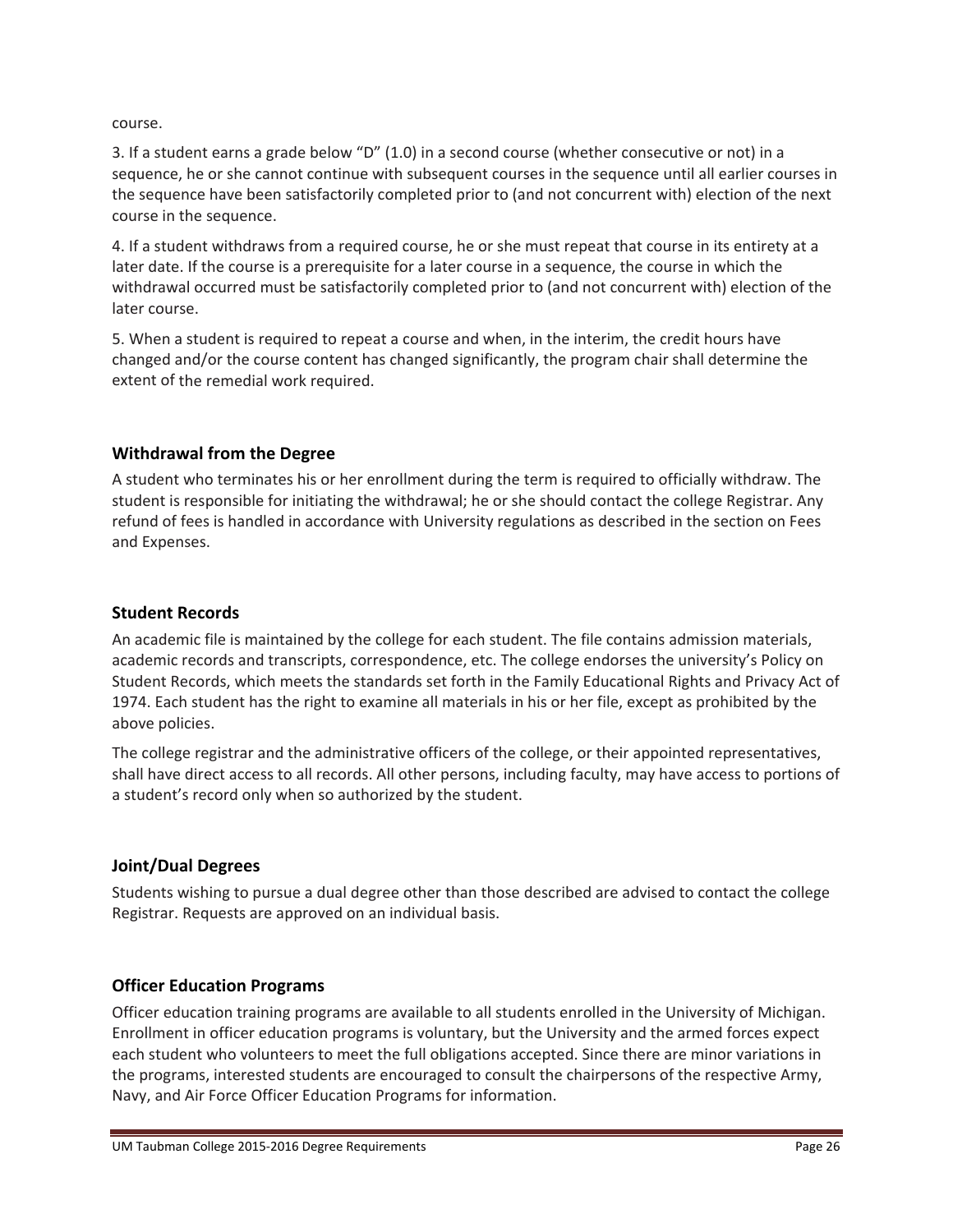Questions regarding the granting of academic credit for Officer Education Program course elections for students in the Architecture Program should be directed to the college registrar.

# **IVC: TAUBMAN COLLEGE ACADEMIC POLICIES: COURSE ELECTIONS**

# **General Policy**

Students in the Architecture Program are not required to have election worksheets or drop‐add forms signed and stamped by the college registrar, provided they are registering or making changes within the official registration/drop‐add period for any given term. Except under extraordinary circumstances, students will not be allowed to drop, add, or modify courses after the official drop-add deadline published in the university's time schedule. Any modifications to course elections after this date are subject to approval from the instructor(s) involved and/or the program chair or the chair's designee.

It is the responsibility of each student to adhere to the college's policies and procedures for course elections as described below. The college registrar reviews the class scheduled of all students to make sure they have complied with policy, but this does not take place until after the drop-add deadline has passed. If a student has not followed the college's policies and procedures, the registrar has the authority to change course elections consistent with the following rules. The student will be notified of such changes. Students should contact the registrar if they have any questions.

# **Dropping and Adding**

Students may drop and/or add courses through the third week of any full term and the second week of any half term. A course officially dropped after this deadline will appear on the academic record with the designation "W" (withdrawal). No credit is awarded toward the degree and grade point averages are not affected. A withdrawal from a course does not result in tuition reimbursement. An unofficial drop is when the student does not complete a course and does not obtain permission for a withdrawal. Unofficial drops are recorded on the academic record as an "ED". Provided the course is taken for a letter grade, an "ED" will be counted as an "E" when calculating grade point averages and no credit is awarded toward the degree.

# **Auditing Courses**

A student may elect or modify a course as an official audit (visit) through the third week of any full term and the second week of any half term. Permission of the instructor (a signature on an election worksheet or drop-add form) is required and regular fees are assessed. A course elected as an official audit will appear on the academic record with the designation "VI," but no credit will be awarded toward the degree and grade point averages are not affected. It is the responsibility of the student to make arrangements with the instructor as to class attendance, assignments, and/or exams to be completed. Unsatisfactory completion of these requirements, as determined by the instructor, will result in an "ED" (unofficial drop) on the academic record. The "ED" will not affect grade point `averages because the course was not elected for a letter grade.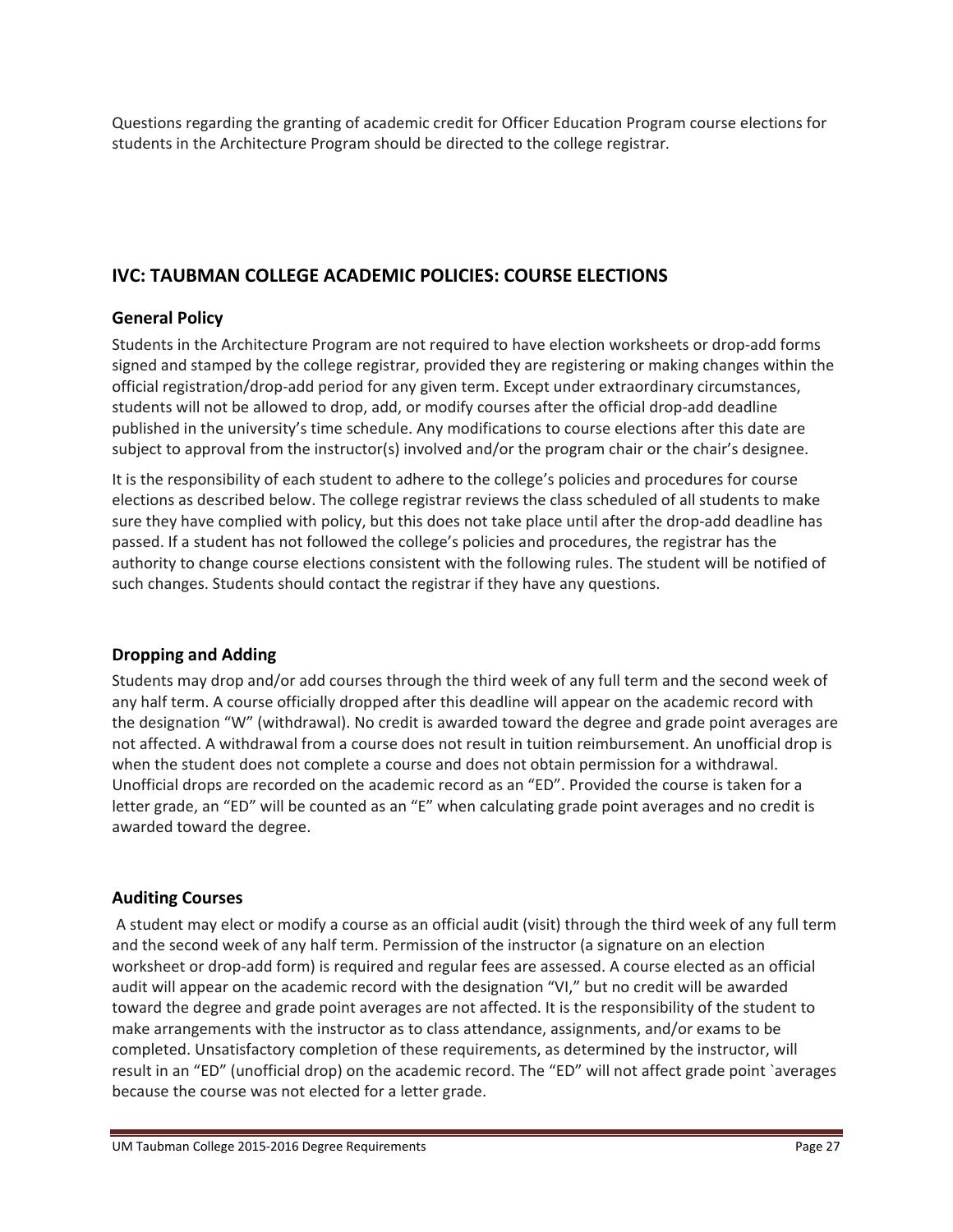# **Pass/Fail**

A student may elect or modify a course to pass/fail through the third week of a full term and the second week of a half term, but under the following conditions:

1. Students in the M.Arch. degree may not take courses pass/fail

2. Courses offered by Taubman College may not be taken pass/fail

3. Courses taken to fulfill pre‐professional requirements for the B.S. degree—art, English, mathematics, physics, digital drawing, humanities, natural sciences, and social sciences—may not be taken pass/fail

4. Courses taken as substitutes for required classes may not be taken pass/fail

5. English Language Institute courses may not be taken pass/fail

6. A maximum of one course per term may be taken on a pass/fail basis

Credit hours for courses satisfactorily completed as pass/fail will apply toward the degree, but grade point averages are not affected. Instructors are not informed of those students taking a course on a pass/fail basis. Instructors report grades as usual and the Office of the Registrar makes the following conversions:

- A through C‐ is entered on the academic record as "P" (pass) for credit
- D+ through E is entered on the academic record as "F" (fail) for no credit

# **Architecture Independent Study**

An independent study course is designed by you, the student, in consultation with a faculty member, to investigate an area of field of specialization not normally covered in a regularly scheduled course offering by the department.

Undergraduate students must use Arch 300 or Arch 400 as an independent study number. Permission of the instructor (an override) is required. Graduate students must use Arch 600 (Arch 593 for Architectural History) as an independent study number. Permission of the instructor and approval by the program chair are required. Students should obtain a Tutorial Studies Approval Form from the college registrar. Only one Tutorial Studies course may be elected per term, and no more than 6 credit hours of Tutorial Studies credit may apply toward the M.Arch. degree.

# **IVD: Taubman College Academic Policies: Transfer of Credit**

# **Transfer of Credit**

Credit hours approved for transfer from another program, unit, or institution will appear on the student's transcript and will count toward the B.S. degree. Only credit hours, and not grades or honor points, will be posted to the student's record. Requests for transfer of credit should initially be made to the college registrar. In some cases, approval from the program chair is necessary.

Note: In order for course credits from external (non‐UM) institutions to be eligible for transfer to the architecture program, students must achieve a grade of C or better in those courses.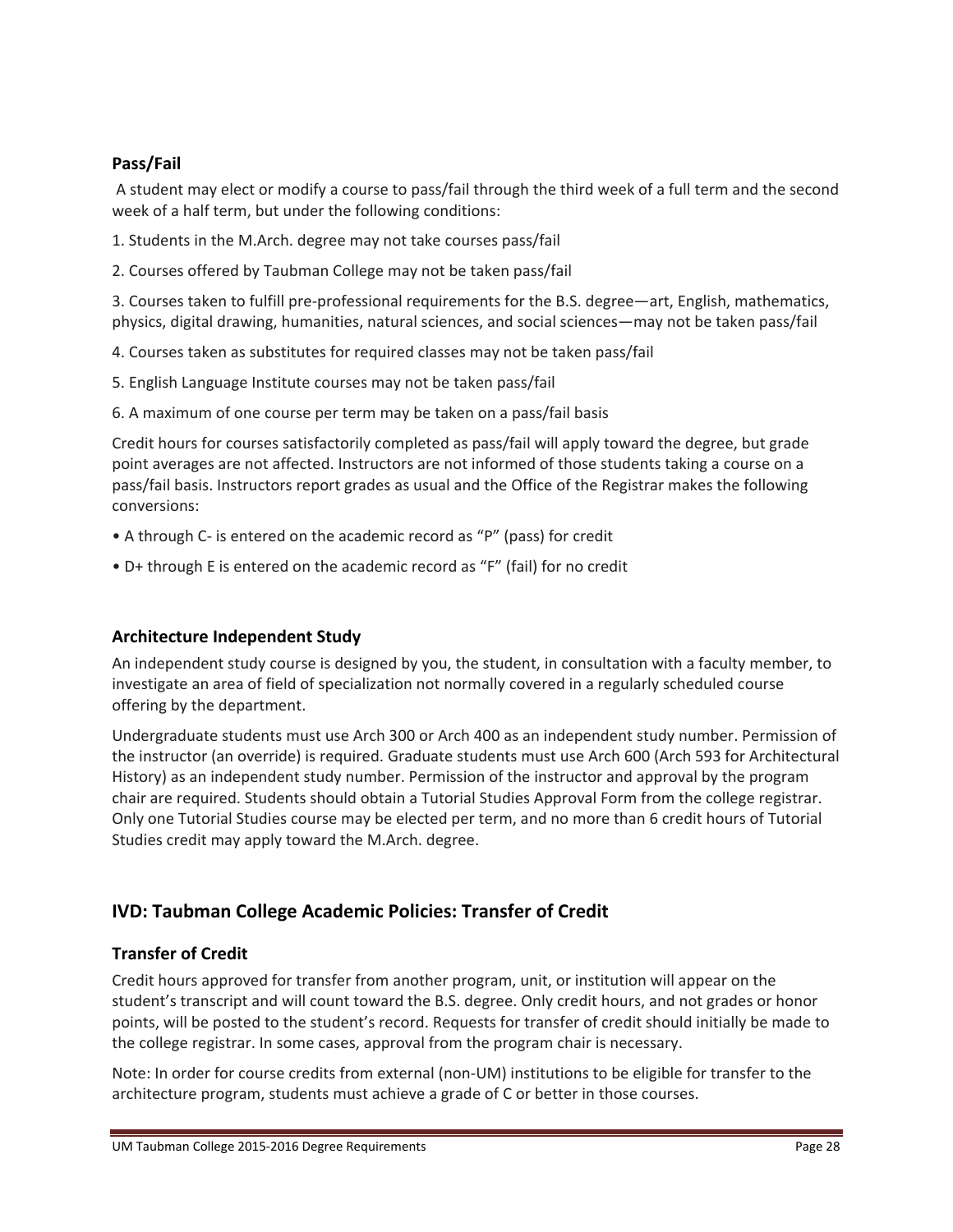### **Undergraduate**

For undergraduate students, credit for academic courses from other units of the university and other institutions is evaluated by the Architecture program. All credit earned in other units of the university, except remedial courses below normal college-level and introductory officer education courses, will transfer.

Credit earned through high school advanced placement exams, conducted nationally by the CollegeBoard, will transfer, provided the scores meet university standards (see www.admissions.umich.edu/drupal/AP‐IB‐credit . No credit will be awarded for placement exams offered by other departments of the university or by other institutions. Not more than 7 credit hours of nonacademic or technical courses earned at other institutions may be transferred; such credit is evaluated by the Architecture Program.

### **Course Waivers**

A student may petition to receive a course waiver in a course he or she has already completed at another accredited university. The student must submit a waiver request form to the faculty member teaching the course in which he or she is seeking the waiver and submit supporting documentation, including but not limited to course syllabus, assignments, projects, papers, and tests to demonstrate sufficient knowledge of the subject. The granting of a waiver is at the discretion of the individual faculty member. If a student receives a course waiver, he or she has fulfilled that requirement, but no credit hours will be granted. The student will need to register for another course of equal credits in place of the waived course. For graduate students, the selected replacement course should be 500 level or above.

# **IVE: TAUBMAN COLLEGE ACADEMIC POLICIES: GRADING**

#### **Grading**

Course grades are awarded on a letter system, A through E. These letter grades are translated into honor points for each hour of course credit, as follows:

| $A = 4.0$  | $B - 2.7$ | $D+ = 1.3$ |
|------------|-----------|------------|
| $A - 3.7$  | $C + 2.3$ | $D = 1.0$  |
| $B+ = 3.3$ | $C = 2.0$ | $D = 0.7$  |
| $B = 3.0$  | $C - 1.7$ | $E = 0.0$  |

In addition, the following notations are used to indicate unresolved academic situations:

ED....................unofficial drop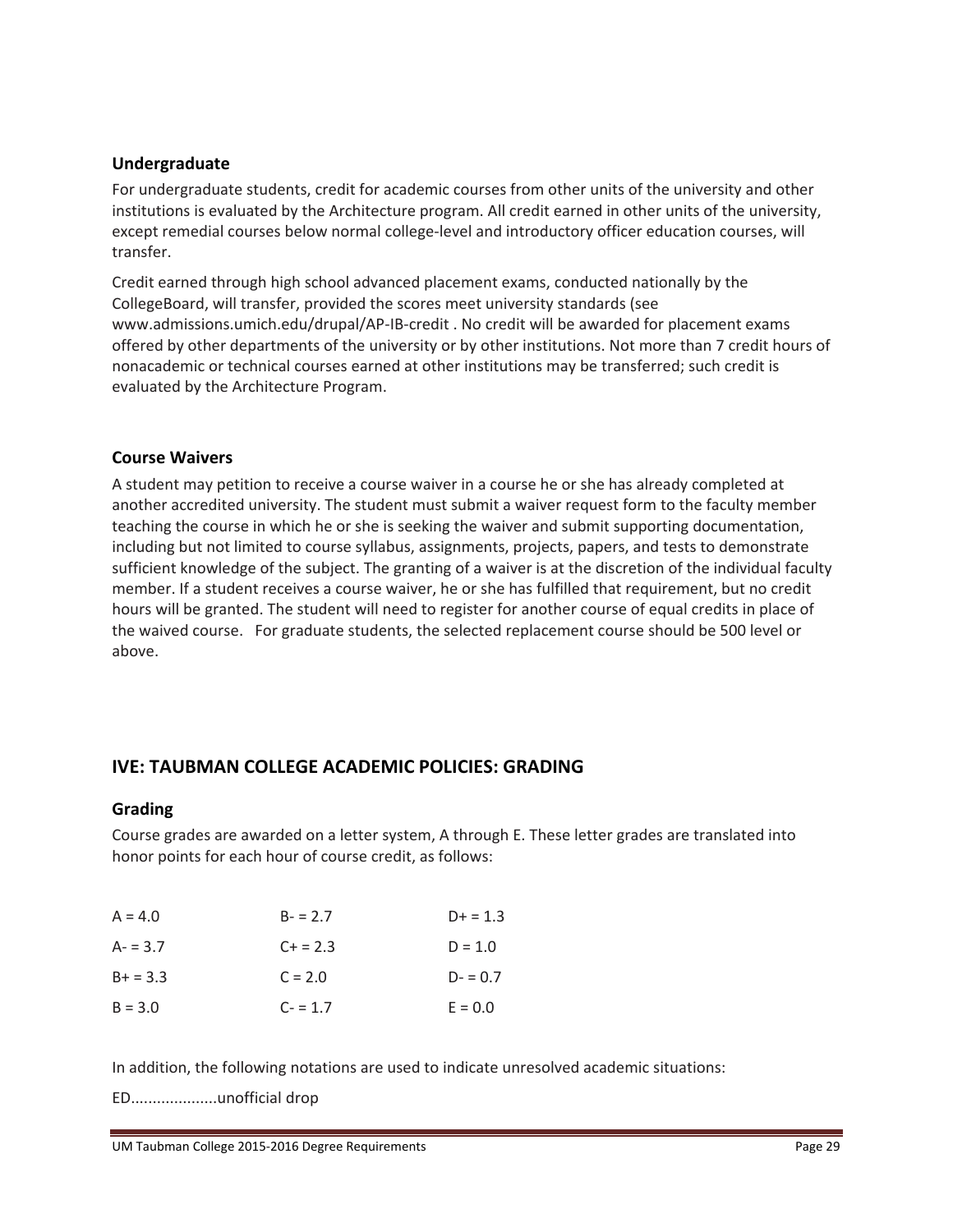I.........................incomplete

NR....................no report from instructor

X.......................absent from examination

Y.......................course extends beyond published schedule of term

No honor points are given for courses in which any of these grades are assigned. Students receiving a grade of ED or NR are advised to contact the college Registrar immediately. Students earning grades of I or X are advised to read the section on Incomplete Grades and to contact their instructors immediately.

### **Grade Point Average**

The grade point average (GPA) for a term is calculated by dividing the Michigan honor points (MHP) earned during the term by the number of Michigan semester hours (MSH) elected for the term. The cumulative grade point average is calculated by dividing the total of all Michigan honor points earned during enrollment in the degree by the number of Michigan semester hours elected in that program. The Michigan semester hours to not include credit hours:

- 1. Transferred from another program, unit, or institution
- 2. For courses elected pass/fail or audit
- 3. For professional work experience

#### **Term Grades/Transcripts**

Students enrolled on the Ann Arbor campus obtain grades through Wolverine Access on the Web. Grades for the current term will be available as they are entered in the computer system at the end of the term. Official transcripts must be obtained from the Transcript Department within the Office of the Registrar.

#### **Incomplete Grades**

When a student is unable to complete the required work for any course because of illness or for other reasons acceptable to the instructor and only when the amount of unfinished work is small, the instructor may report a grade of "I" (incomplete). As soon as a student learns that an "I" grade has been (or will be) reported, he or she shall immediately contact the instructor. The instructor shall explain to the student the work that must be made up and shall set a time period for its completion within the limits described below. A final grade must be submitted to the Registrar within two months following the last day of classes of the term in which the "I" grade was earned. This deadline may be extended for just cause provided the instructor files a time extension form with the Registrar prior to the two-month deadline. No extension will be granted beyond the last day of classes of the first full term (fall, winter or spring/summer) following the term in which the "I" grade was earned, unless such an extension is approved by the Program Chair. If the final grade is not submitted prior to the two month (or extended) deadline, the "I" grade will lapse to an "E."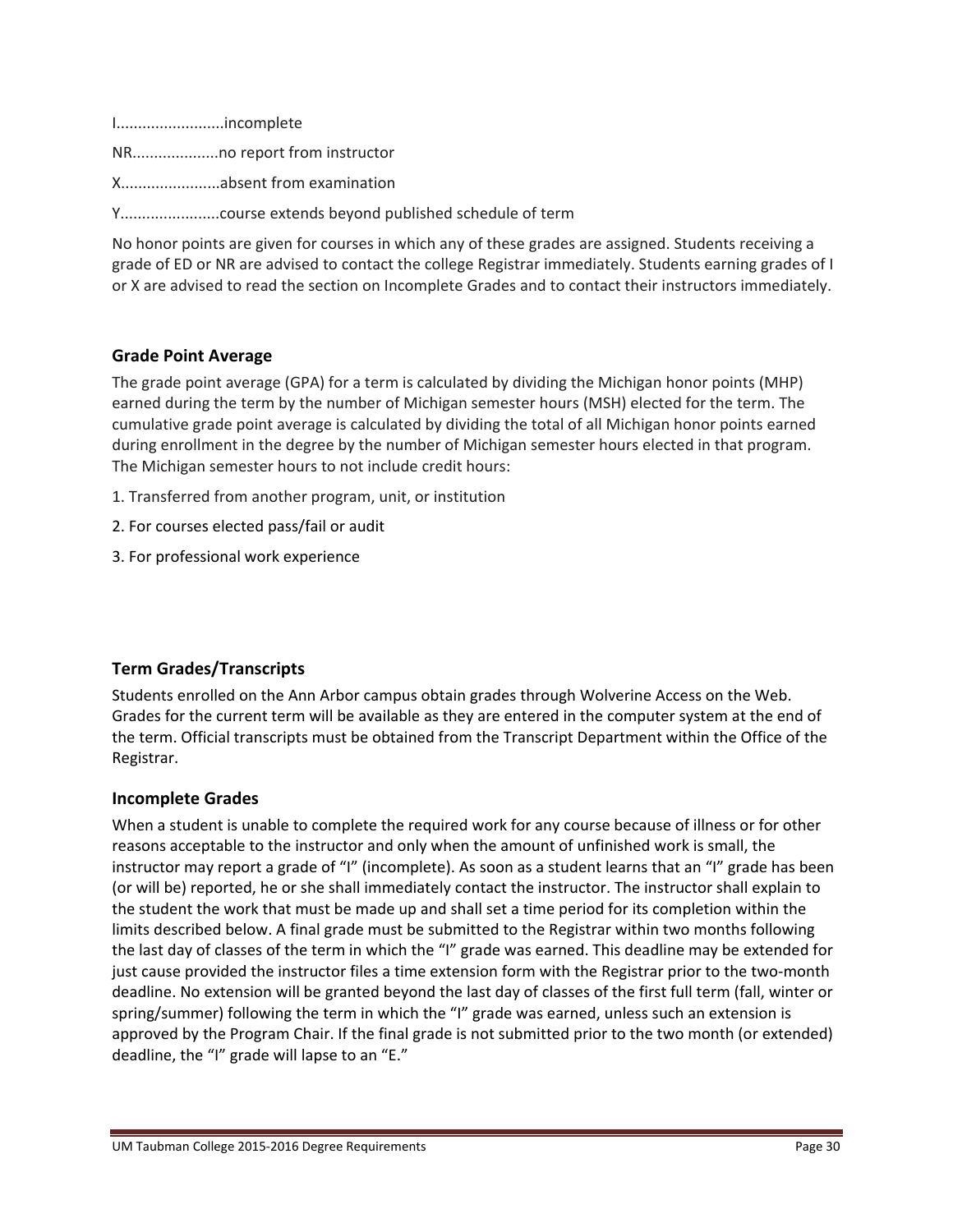# **Good Standing**

To be in good standing in the undergraduate degree, a student must have a GPA of at least 2.0 for the term just concluded and a cumulative GPA of at least 2.0. To be in good standing in the graduate degree, a student must have a GPA of at least 3.0 for the term just concluded and a cumulative GPA of at least 3.0.

# **IVF: TAUBMAN COLLEGE ACADEMIC POLICIES: GRADUATE ARCHITECTURE HONORS**

Those students in the Master of Architecture or Master of Urban Design degree programs earning a cumulative GPA in the top 5% of their graduating class shall graduate with high distinction; students earning a GPA in the top 5%‐10% of the class shall graduate with distinction. These honors will be entered on the student's transcript and diploma.

# **IVG: TAUBMAN COLLEGE ACADEMIC POLICIES: ACADEMIC DISCIPLINE**

# **Definition of Academic Discipline**

Any student not in good standing is on academic discipline under one of the following categories: Action pending, probation, further enrollment withheld or reinstated on Probation. As soon as possible after the college receives the transcripts, all students on academic discipline will be notified of their status. Each student so notified should contact the college Registrar immediately. For students on academic discipline, the program chair (or chair's designee) has the right and responsibility to approve course elections and changes, to require the election of specific courses and to establish a maximum or minimum number of courses and credit hours. The final responsibility for the administration of matters related to academic discipline rests with the committee on academic standing. All actions of academic discipline are entered on, and become a permanent part of, the student's academic record; except that when such action results from administrative, faculty, or staff error, the entry will be expunged. As soon as the student corrects all academic deficiencies, record clear is noted on the transcript, and the student is again in good standing.

In this policy on academic discipline, term, except as modified, refers to either a full term or a half term. When a student elects less than 6 credit hours in a term, his or her academic status will normally be determined by counting the current term and the preceding term as a single combined term; except that if this totals more than 20 credit hours, the status will normally be determined by counting the current term and the following term as a single combined term.

# **Action Pending**

Action pending is assigned when the academic record of a student not on probation or reinstated on probation is incomplete (grades of ED, I, NR, or X) for the term just concluded, and when failure to correct this deficiency will result in a term GPA and/or cumulative GPA below 2.0 (undergraduate)/3.0 (graduate). Action pending is assigned only for the two‐month period permitted for finishing incomplete work. At the end of this makeup period, the student's academic record will be reviewed again and a status of either good standing or probation will be assigned, except that further enrollment withheld may be invoked in cases of extremely poor academic performance.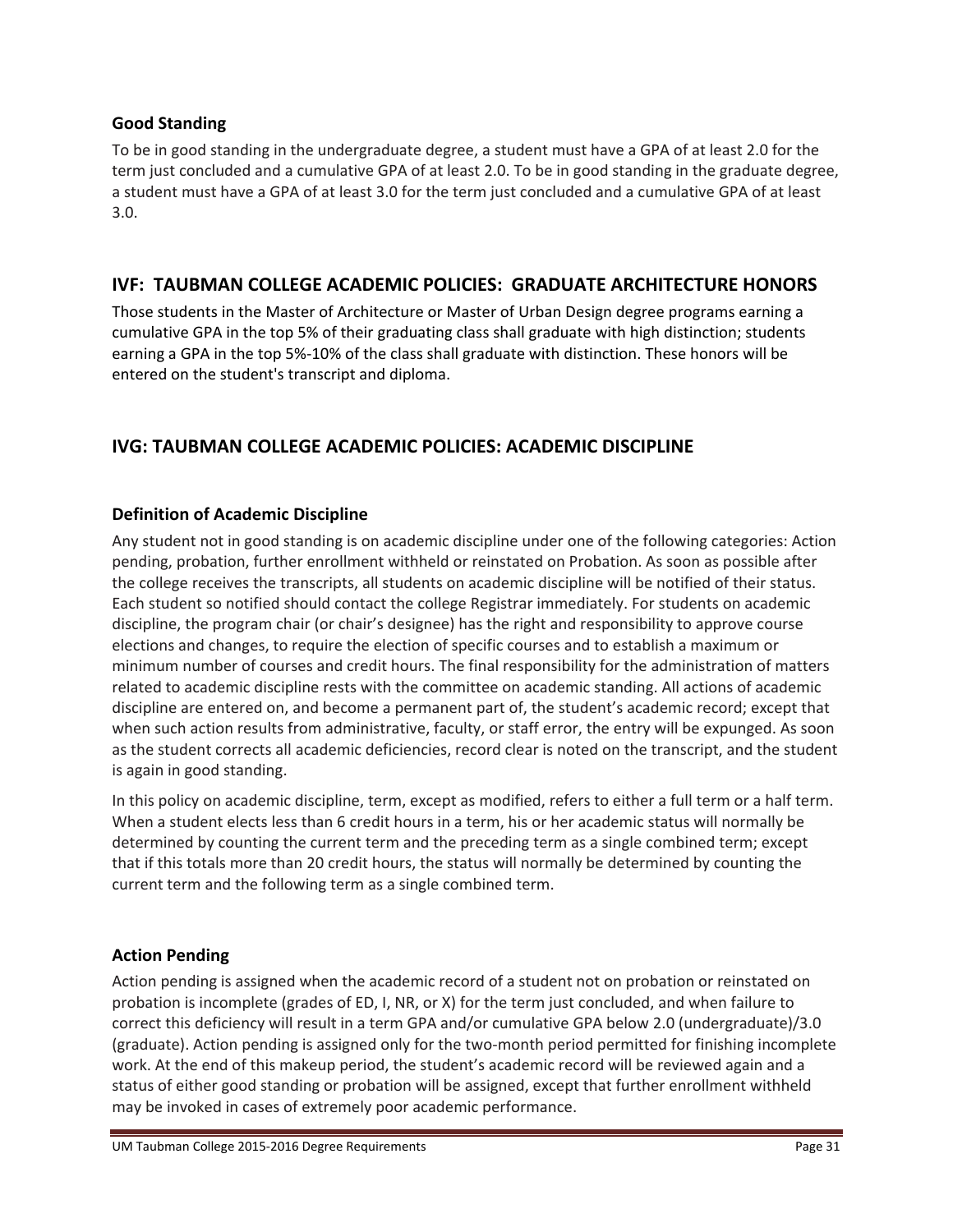# **Probation**

Probation is assigned when a student not already on probation or reinstated on probation has a deficiency of:

1. Less than 10 honor points below a 2.0 (undergraduate)/3.0 (graduate) for the full term just concluded

2. Less than 5 honor points below a 2.0 (undergraduate)/3.0 (graduate) for the half term just concluded

3. Below a cumulative 2.0 (undergraduate)/3.0 (graduate) GPA Probation is assigned for a period of one term only, during which the student is required to:

- 1. Earn at least a 2.0 (undergraduate)/3.0 (graduate) GPA for that term
- 2. Raise his or her cumulative GPA to at least 2.0 (undergraduate)/3.0 (graduate)
- 3. Meet any other special conditions of the probation

If a student satisfies all requirements of the Probation, he or she is again in good standing. If a student fails to satisfy all of these requirements, a status of further enrollment withheld is assigned. The student may not continue in the degree unless he or she successfully appeals that action.

# **Further Enrollment Withheld**

Further enrollment withheld is assigned when a student is in severe academic difficulty. Specifically, one of the following:

1. If the term GPA, the cumulative GPA, or any combination thereof is below 2.0

(undergraduate)/3.0 (graduate) for two successive terms.

2. If there is a deficiency of 10 or more honor points below either a 2.0 (undergraduate)/3.0 (graduate) full term GPA or cumulative GPA

3. If there is a deficiency of 5 or more honor points below either a 2.0 (undergraduate)/3.0 (graduate) half term GPA

4. If there is lack of reasonable progress toward a degree

5. If a student on probation or reinstated on probation fails to meet all requirements of the probation

When further enrollment is withheld and if the student is not already on Reinstated on Probation, he or she has the privilege of appealing the action, in accordance with procedures established by the committee on academic standing. The student will be required to explain in writing the particular reasons for the low academic performance and to present a compelling argument why continuing enrollment or readmission should be permitted. Each case will be carefully considered on its own merits. If the committee on academic standing approves the appeal, the student is reinstated on probation. If the committee denies the appeal, the student is prohibited from enrolling in the college normally for at least two full terms, and the status of further enrollment withheld continues in effect. During the last term of the required disenrollment period, the student may petition for reinstatement by presenting evidence that, during this period, he or she has taken steps to substantially improve his or her chances for academic success in the remainder of the degree. If the committee approves this petition, the student is reinstated on probation.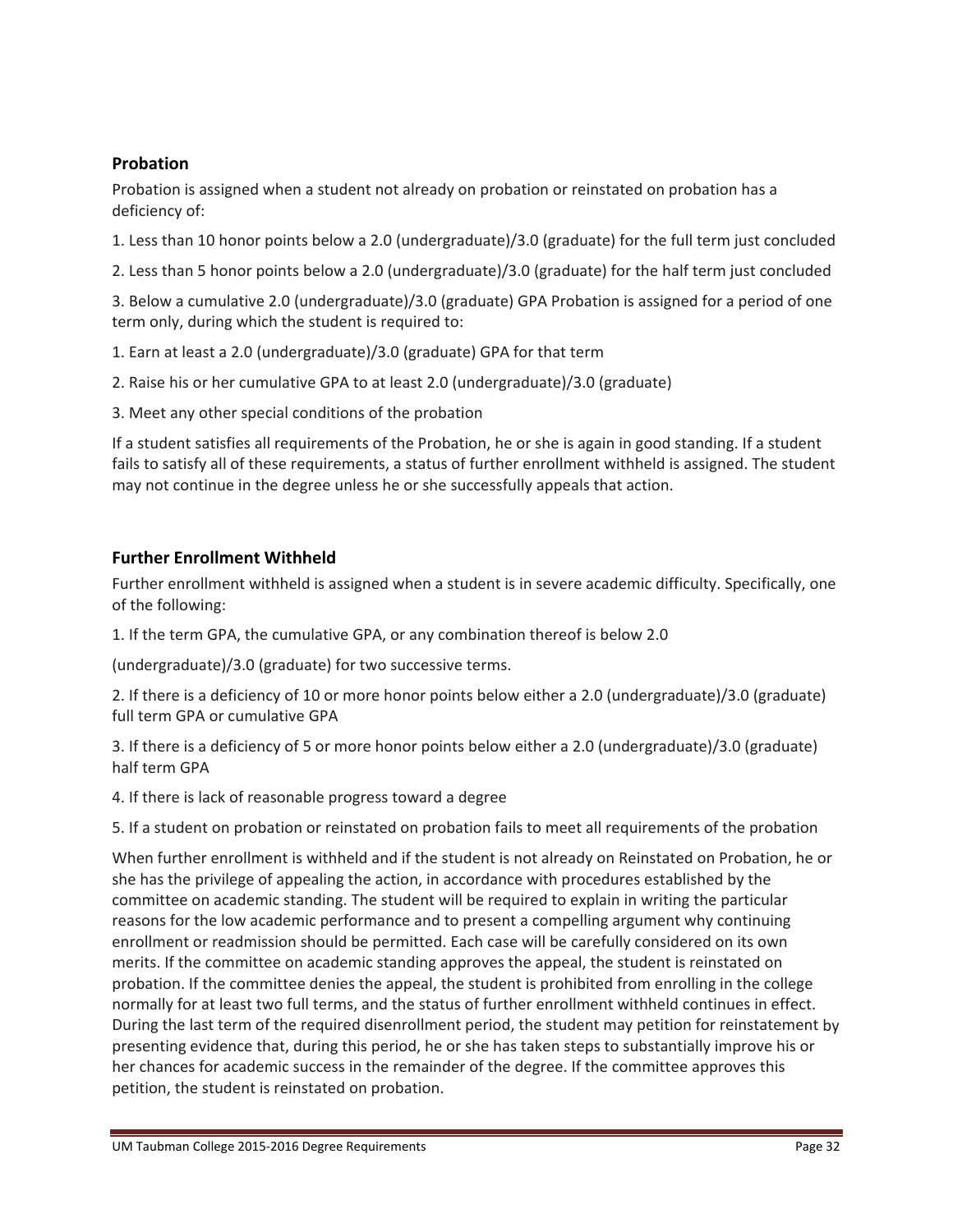# **Reinstated on Probation**

Reinstated on probation is assigned following a student's successful appeal, or subsequent petition, of further enrollment withheld. Reinstated on probation is assigned for a period of one term only during which the student is required to:

1. Earn at least a 2.0 (undergraduate)/3.0 (graduate) GPA for the term, unless a higher GPA is prescribed by the committee on academic standing

2. Raise his or her cumulative GPA to a level prescribed by the committee on academic standing

3. Meet any other special conditions of the probationary reinstatement

If a student satisfies all requirements of the probationary reinstatement and has a cumulative GPA of at least 2.0 (undergraduate)/3.0 (graduate), he or she is again in good standing. If a student satisfies all conditions of the probationary reinstatement except that the cumulative GPA is still below 2.0 (undergraduate)/3.0 (graduate), he or she is on probation. If a student fails to satisfy the requirements of the probationary reinstatement, further enrollment is automatically withheld and further appeal for continuing enrollment is not permitted.

# **Plagiarism**

Plagiarism is knowingly presenting another person's ideas, findings, images or written work as one's own by copying or reproducing without acknowledgement of the source. It is intellectual theft that violates basic academic standards. In order to uphold an equal evaluation for all work submitted, cases of plagiarism will be reviewed by the individual faculty member and/or the Program Chair. Punitive measures will range from failure of an assignment to expulsion from the University. Full academic policies are posted on each of the program websites.

# **IVH: STUDENT APPEALS**

# **Student Appeal Procedure**

It is the purpose of the appeal procedure to provide undergraduate and graduate students and faculty with a mechanism for review of student and faculty allegations about matters pertaining to student conduct, performance and status and/or faculty misconduct. The appeal procedure shall be available to both student and faculty members of Taubman College for review of grievances of academic matters, including, but not limited to:

- 1. All aspects of the degree process involving grading, evaluation, or status
- 2. Unjustified denial of student access to data or misappropriation of student data
- 3. Professional misconduct toward students

4. Unfair, discriminatory, or intimidating treatment of students, including sexual intimidation and discrimination due to disability

5. Discipline or other action taken as a result of allegations or findings of student academic misconduct involving plagiarism, cheating, fabrication, falsification of records or official documents, intentional